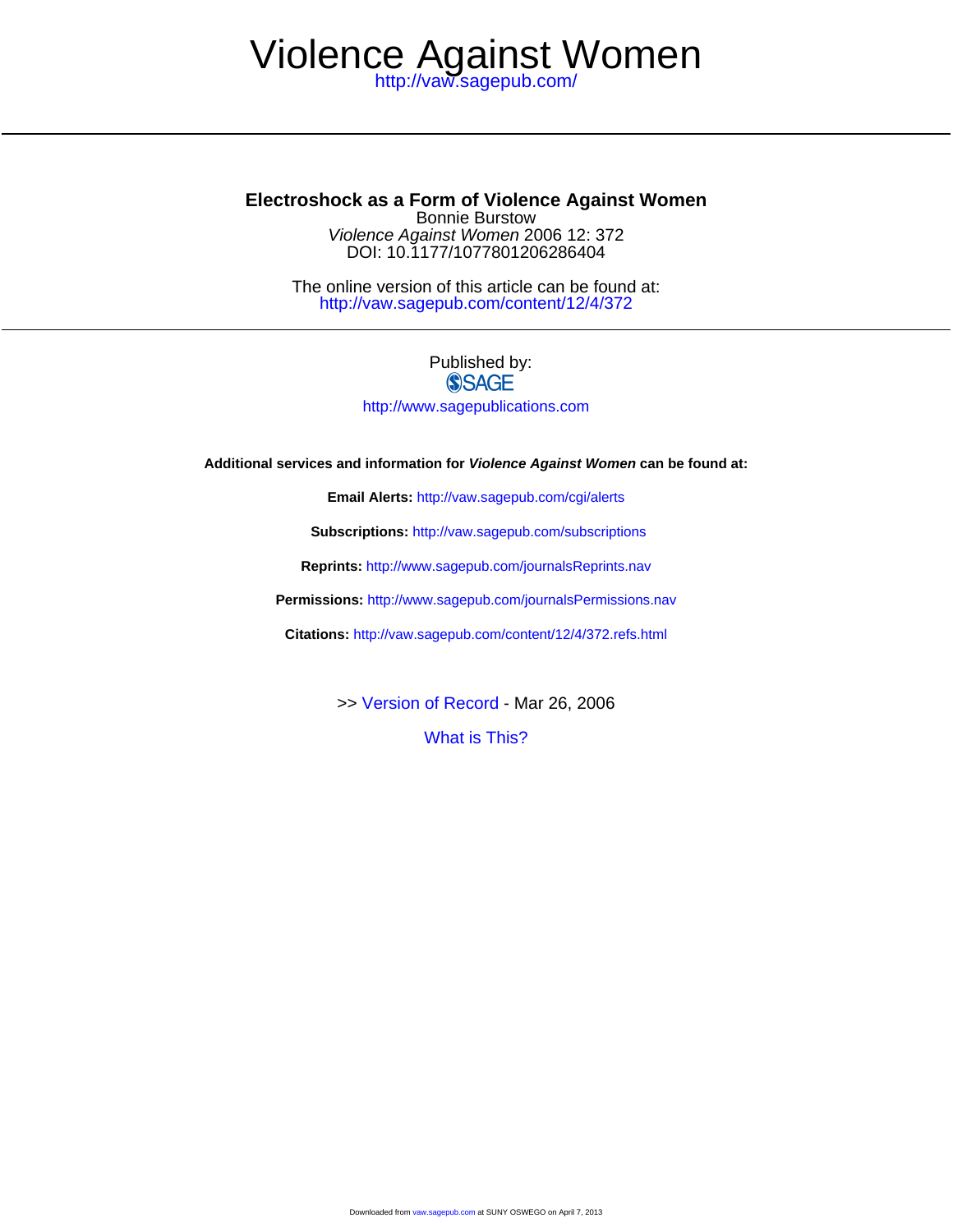**Violence Against Women** Volume 12 Number 4 April 2006 372-392 © 2006 Sage Publications 10.1177/1077801206286404 http://vaw.sagepub.com hosted at http://online.sagepub.com

# **Electroshock as a Form of Violence Against Women**

Bonnie Burstow

*Ontario Institute for Studies in Education, Toronto, Canada*

This article reframes electroconvulsive therapy as a form of violence against women. Drawing on women's testimony and on scientific research, it establishes that this "treatment," which is overwhelmingly given to women, results in extensive cognitive and physical impairment. Correspondingly, it functions and is experienced as a form of assault and social control, not unlike wife battery. Emergent themes include electroshock as life destroying, a sign of contempt for women, punishment, a means of enforcing sex roles, a way to silence women about other abuse, an assault, traumatizing for those who undergo it and those forced to witness it.

*Keywords: assault; brain injury; ECT; electroshock; punishment; social control; trauma; vicarious trauma; violence against women*

As a society, we have stereotypical notions of *helper* and *violator*, and the two do not easily go together in our minds. *Professional*, moreover, is imbued with authority that allows people recognized as such to set the rules and frame the discourse. Accordingly, although we may denounce specific individuals in the "helping professions" as violators and although we may question the efficacy of certain treatments, and although, indeed, we may even go further and protest the inherent sexism or racism of a profession and urge changes, we are reluctant to typify anything currently and routinely done in the helping professions as a form of abuse, as a form of violence. I say *currently* for clearly we have no such qualms about professional practices legitimated in past eras. Note, in this regard, despite the fact that the inquisitors that burned to death hundreds of thousands of women were conventionally deemed *spiritual helpers* and *diagnostic experts* at the time, we now have no trouble typifying their actions as a form of violence against women, and a particularly horrific one at that. It is not primarily the past, however, from which people who are violated need protection. It is present practices. This being the case, it is important to interrogate current practices to see if our frame for understanding them is adequate. And if it is not, and if, in addition, severe violation is occurring, it is important to understand the nature of the injury. It is particularly important that there be such inquiry and that we be open to fundamental reframing when dealing with phenomena that have been controversial from the beginning—especially phenomena that the recipients of the "professional help" protest around the world. Such is the case with electroshock, technically known as "electroconvulsive therapy" or ECT.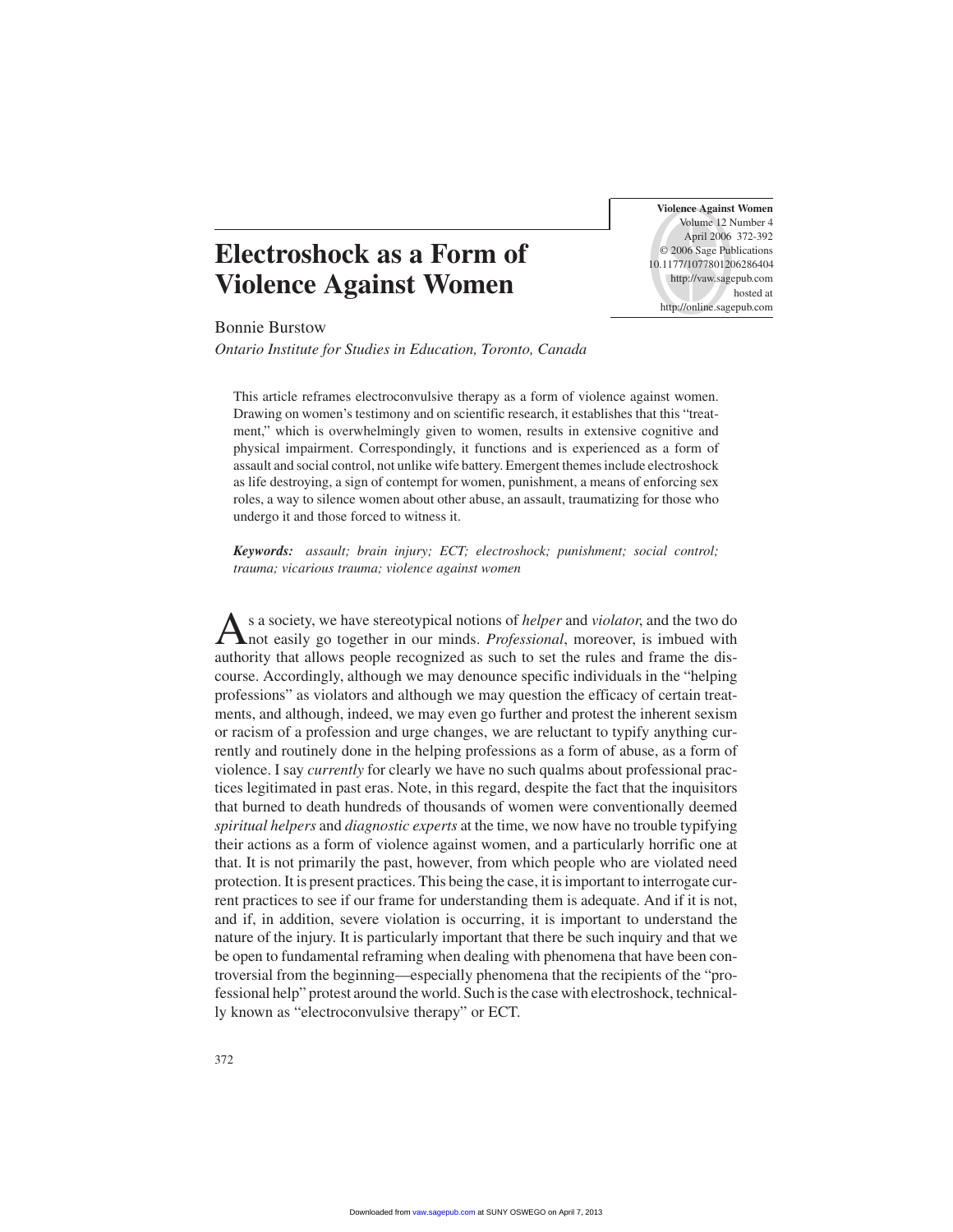#### Burstow / Electroshock 373

Electroconvulsive therapy is a standard psychiatric "treatment" that is routinely administered in most psychiatric facilities throughout the world. Nonetheless, from its inception in fascist Italy in 1938, there have been deep concerns about it. Significantly, it immediately met with objections and qualms from recipients and professionals. As documented in Frank (1978, pp. 8-11), no sooner did the first jolt of electricity surge through the head of the first electroshock recipient than the recipient bolted upright on the table and screamed in horror, "Non una seconda! Mortificare!" (Not again, it will kill me; p. 9). Some time later, the inventor—Ugo Cerletti—acknowledged, "When I saw the patient's reaction, I thought to myself: This ought to be abolished" (see Frank, 1978, p. 11). Since this beginning, as documented in Frank (1978), Breggin (1979, 1991, 1997), and Burstow and Weitz (1984), the questioning and the protests have continued. Researchers such as Hartelius (1952) and Breggin (1979, 1991, 1997) have alarmed people with research findings that establish damage. Throughout North America and Europe, people who identify as shock survivors and their allies routinely demonstrate against the use of shock and submit deputations on the harm done—the type of protest, significantly, which does not happen with regular or nonpsychiatric medical treatment. Legislative bodies such as the Ontario government periodically set up committees to investigate the use of shock (see, e.g., Electro-Convulsive Therapy Review Committee, 1985). Whole cities have, at times, banned the use of shock in their jurisdictions (see Burstow & Weitz, 1984). Throughout all of this protest, as evidenced in the Ontario Coalition to Stop Electroshock (1984a, 1984b) and Breggin (1997), there have been repeated claims of sexism. And yet not only has ECT continued, but as MindFreedom (2002-2003) showed, it is currently on the upswing. Moreover, it continues to be theorized as a treatment even by the professionals who oppose it. What is additionally worrisome (because we could exert pressure and have frames for understanding violence against women), it is an area largely ignored by feminist scholars despite the testimony on sexism and despite depictions by survivors and antishock advocates that suggest woman abuse. This situation is the context in which this article is written.

It is beyond the scope of this article to explore what may be needed to get beyond the current impasse. It is also beyond the scope to problematize psychiatry more generally, although aspects of a basic critique are evident. What this article does do is fundamentally shift the ECT frame and provide a critical feminist reconceptualization of electroshock—what it does and why it is given. More specifically, this article argues for and lays the basis for understanding electroshock as a form of violence generally and a form of violence against women in particular. Correspondingly, it sheds light on the nature of the violence and the manifold effects on women—psychological, social, and physical.

The article is rooted primarily in standpoint theory and, second, in institutional ethnography, in both cases as articulated by Smith (1987). The standpoint in question is the standpoint of women who have been subjected to electroshock and who have testified about it. As with all inquiry so grounded, the investigator is not neutral but is directed by the standpoint. The disjunctures and other difficulties in the lives of these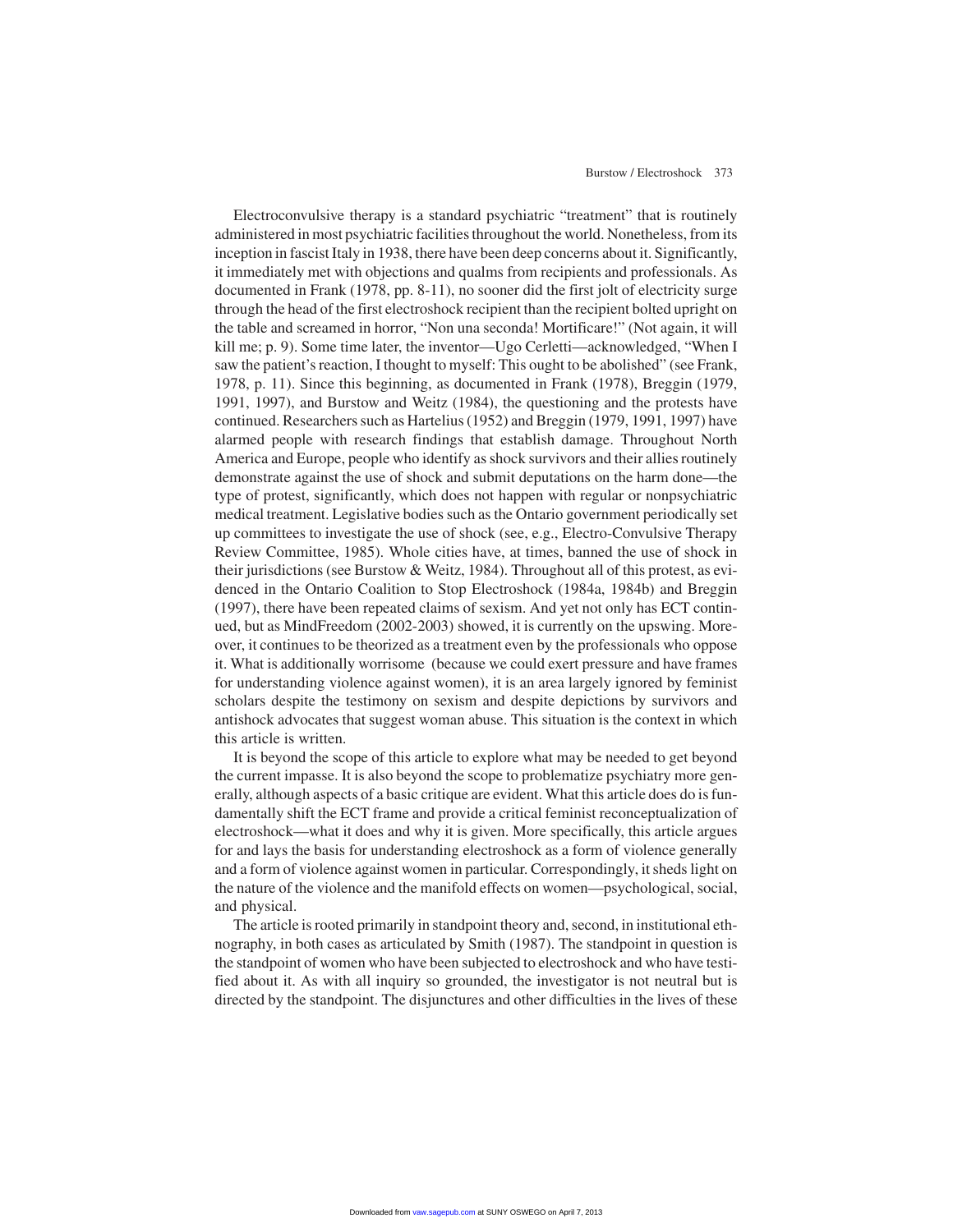women constitute the motivation for this article, the primary object of inquiry, and the guiding problematic.

One very important source of information is articles by researchers—those who establish physical damage in particular—and it is with this research that the article begins. What follows and what forms the core of the article are comments, typifications, and protests made by women ECT survivors. The primary documents drawn on to articulate women's lived experience of ECT and its impact on them include transcripts of public hearings into electroshock that were held in Toronto (Ontario Coalition to Stop Electroshock, 1984b); a British article on themes identified in those transcripts (Baldwin & Froede, 1999); testimony of women shock survivors to the Toronto Board of Health (Phoenix Rising Collective, 1984); statements by women shock survivors in a video on women who were psychiatrized (Burstow, 1994); statements by women shock survivors in the anthology *Shrink-Resistant* (Burstow & Weitz, 1988); a book by a woman survivor on her ECT experiences (Funk, 1998); an article analyzing interviews with women given shock in the Bay Area (Warren, 1988); and a study on the traumatizing effects of electroshock on women in the United Kingdom (L. Johnstone, 2002-2003). Women shock survivors'own words are focal. Although shedding light on physical damage, these words and accounts particularly illuminate psychological traumatization. Correspondingly, they facilitate triangulation, at once validating and being validated by the research and posing claims about the social purposes of ECT. Additional sources of data include official statistics, statements by shock promoters, and my experiences as a feminist psychotherapist.

There are a number of personal locations from which I write this article. I am a woman who has never been subjected to ECT. I am also an academic who deconstructs electroshock, a feminist therapist who has worked with many shock survivors, and an activist with a lengthy history of mobilizing against ECT.

# **What Is ECT?**

Electroconvulsive therapy is a psychiatric procedure that consists of passing sufficient electricity through the head (100 to 190 volts) to culminate in a grand mal seizure or convulsion, hence the term electro*convulsive* therapy. For the past four decades, people administered shock have usually been given a general anaesthetic, a very powerful muscle relaxant to prevent fractures, and oxygen because the muscle relaxant renders natural breathing impossible. All such modifications, as Breggin (1991) documented, raises the seizure threshold thereby necessitating a current of greater intensity. In unilateral or modified shock, both electrodes are placed on one side of the head, whereas in bilateral or unmodified shock, one electrode is placed on each side. Typically, a single ECT series consists of at least 6 to 10 treatments (for documentation, see Breggin, 1979, 1991; Electro-Convulsive Therapy Review Committee, 1985; Frank, 1978).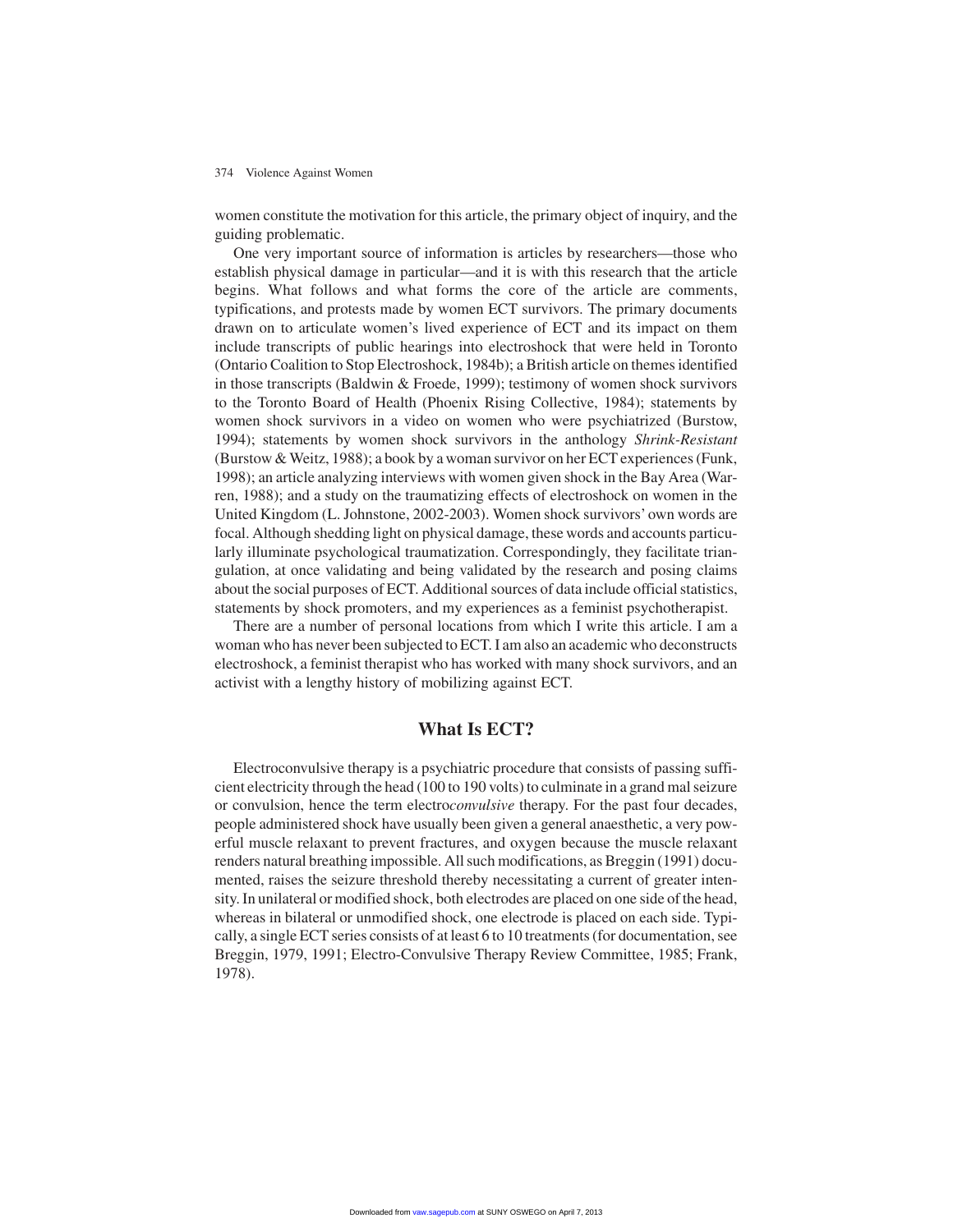# **Electroshock as Damage: The Research**

There is ample evidence that electroshock damages the brain—evidence that clearly substantiates the protests of survivors of ECT. As early as the 1950s, animal experiments established that ECT causes brain damage. The most definitive study was Hartelius (1952). In a double-blind portion of the experiment, the pathologist examined the slides of the brains of cats, one half of which had received electroshock. Significantly, based on the observable brain damage (cell death and hemorrhages), with almost complete accuracy, the pathologist was able to identify which animals had been administered shock.

To cite relevant research on human beings with respect to modified and unmodified shock, Weinberger (1979) found more cerebral atrophy in the brains of "schizophrenics" who have had ECT than those who have not had it. And in a computed tomography (CT) scan study, Calloway (1981) found a correlation between frontal lobe atrophy and ECT.

Memory loss, intellectual impairment, and the creation of neuropathology are standard and well documented. The Electro-Convulsive Therapy Review Committee (1985) concluded that ECT has an adverse effect on memory, resulting in retrograde amnesia (inability to remember things that occurred before the administration of ECT) and antegrade amnesia (inability to retain new learning or to remember events after ECT) and found that that memory loss ranges from minor and transient to extensive and long term. An experimental study by Templer, Ruff, and Armstrong (1973) established that ECT causes permanent memory loss and general intellectual impairment. Based on a critical review of the literature—including animal and human autopsy, epilepsy and seizure studies, and studies of memory loss and intellectual impairment— Templer and Veleber (1982) concluded that ECT causes permanent brain pathology. Also based on an extensive literature review, Breggin (1998) concluded, "ECT causes severe and irreversible brain neuropathology including cell death. It can wipe out vast amounts of retrograde memory while producing permanent cognitive dysfunction" (p. 27).

The widespread damage caused by electroshock, indeed, is so clear and dramatic it has led some scientists who oppose ECT to critically redefine the procedure, making the damage done a central part of the definition. Neurologist and electroencephalographer Sidney Samant wrote,

After a few sessions of ECT, the symptoms are those of moderate cerebral contusion, and further enthusiastic use of ECT may result in the patient functioning at a subhuman level. Electroconvulsive therapy in effect may be defined as a controlled type of brain damage produced by electrical means. (quoted in Breggin, 1991, p. 184)

Although minimizing the damage done, ECT promoters defend the use of shock based on its alleged effectiveness in alleviating depression and preventing suicide. A treatment, however, would have to be exceptionally effective to warrant brain damage and extensive memory impairment, for people need their brains to navigate the world;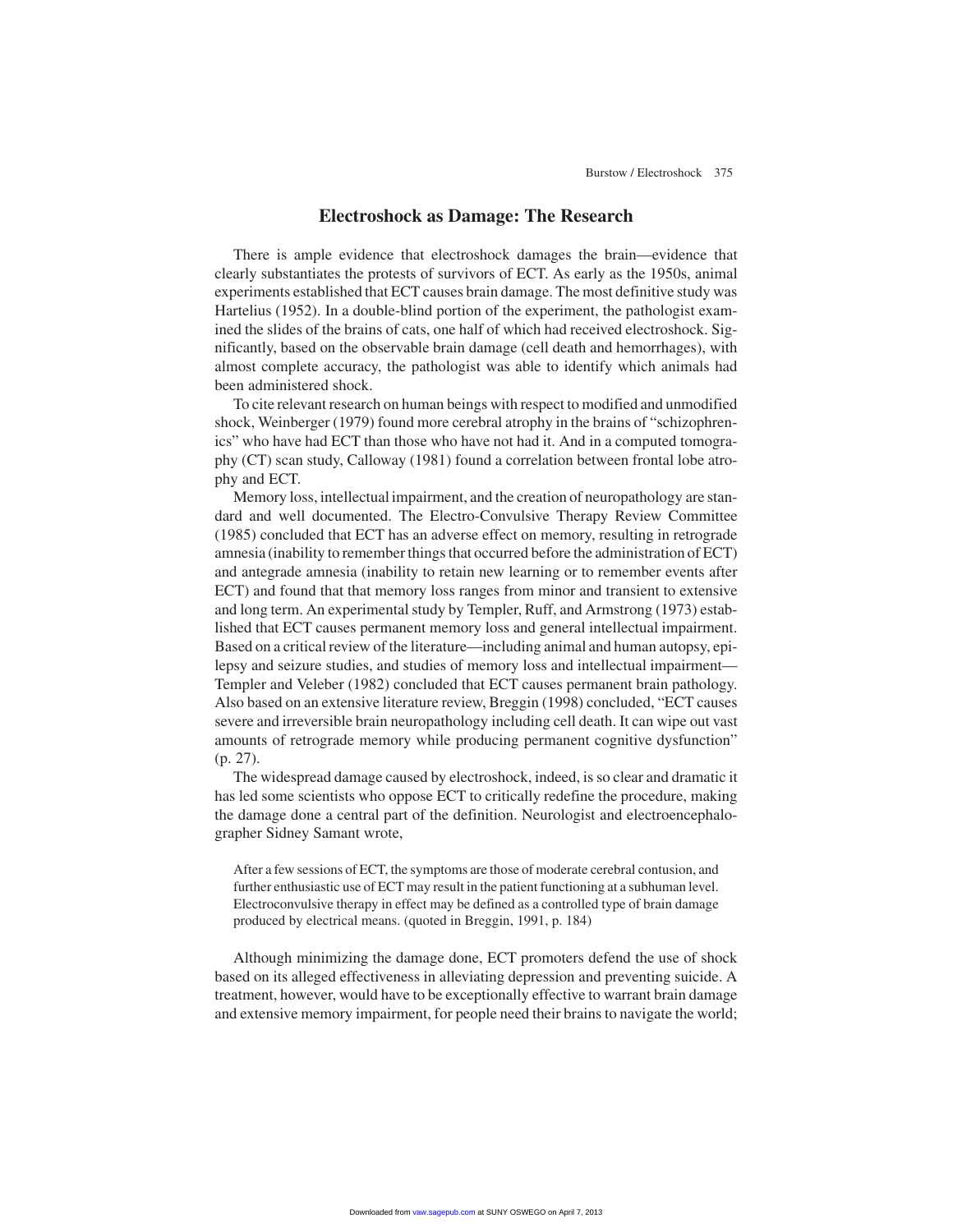and memory is the basis of personal identity and of human life as we know it. And yet electroshock has no special efficacy. In a rigorously controlled double-blind study, Lambourne and Gill (1978) found that a month after shock and simulated shock, there was no difference in improvement between the patients who were administered shock and the patients who were not administered shock. They concluded that shock does not produce a superior therapeutic effect and that its alleged effectiveness is probably because of placebo. Research by E. Johnstone (1980) and Crow and Johnstone (1986) produced similar results. Moreover, Crow and Johnstone found that people improved markedly on placebo or sham shock. And placebo, significantly, does not damage the brain or cause massive memory loss. Correspondingly, research on electroshock and suicide—for example, Avery and Winokur (1976) and Black and Winokur (1989) tell the same story: ECT has no effect on the suicide rate. Breggin (1991) concluded, "after more than fifty years there is no meaningful evidence that this dangerous treatment has any beneficial effect" (p. 207).

# **Effective With Respect to What?**

There is a clear discrepancy between the claims of effectiveness and the research findings. This long-standing discrepancy raises the question of whether psychiatrists' impression of effectiveness is based on something other than lowering depression and preventing suicide. Psychiatrist Peter Breggin (1991) attributed it to ECT's ability to control behavior via fear and punishment, and he called attention to the types of statements commonly made by colleagues wanting to give shock to a patient. For example, he cited colleagues saying, "let's throw the book at him" and a colleague telling the husband of a potential shock recipient that the treatment would help his wife "by virtue of a mental spanking" (p. 212). Such statements do indeed suggest that punishment and fear of ECT may be serving the purposes of control. In addition, psychiatry's long and documented use of terror and torture lends support to Breggin's position. I would draw attention in this regard to such torture apparatuses as the swivel chair and the ovary compressor and such torturous procedures as repetitively dunking a patient in ice water (for further details, see Frank, 1978; Szasz, 1977). These are ancient history to be sure; however, the haunting question of Jeanine Grobe, psychiatric survivor, (1995) seems apropos: "Is the terror inspired by the passing of electric current through the brain an improvement over the shock of being immersed in ice water?" (p. 103).

Breggin (1979, 1991) suggested an additional rationale on the part of psychiatry. He suggested that a good part of what is impressing the shock doctors is precisely the controlled behavior, memory loss, and intellectual impairment arising from brain damage. He also maintained that shock doctors are aware that brain damage is operant.

There is considerable merit to these claims. It is hard to believe that shock doctors are unaware of the extensive memory loss associated with electroshock, for in addition to an enormous literature to this effect, frequently after shock other patients and medical staff have to orient shocked patients, tell them who they are, and assist them as they try to relearn everyday routines (see, in this regard, Burstow, 1994). Correspondingly,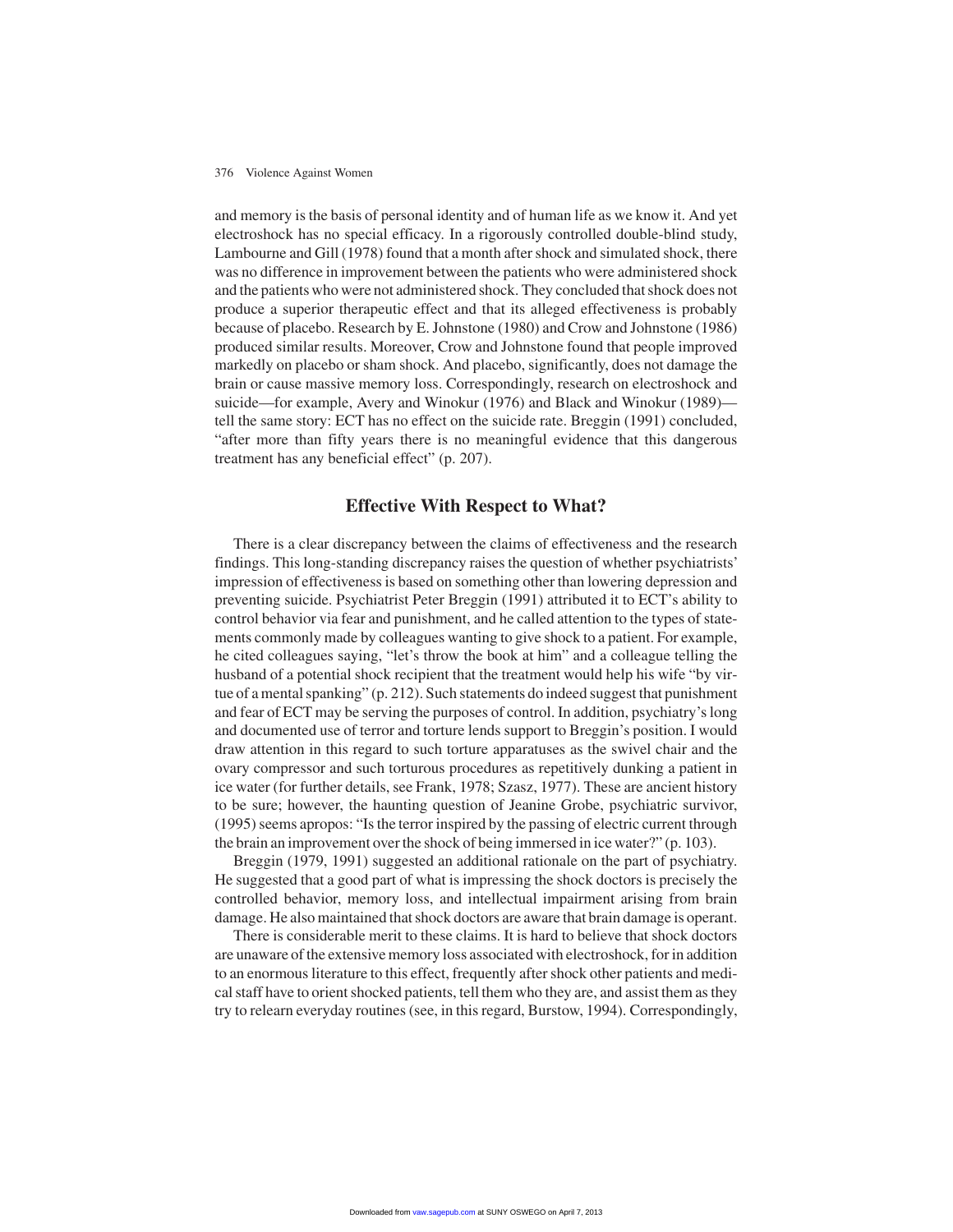psychiatrists who give shock have been known to make statements that show they are counting on memory loss. By way of example, at a review board hearing that I attended as an expert witness, the psychiatrist who was seeking permission to force electroshock on a woman who was not eating took the patient's lawyer aside and told the lawyer that electroshock would solve the problem, for after shock, the woman would not remember why she was not eating and so would likely resume eating. In addition, there is reason to believe that psychiatrists who administer electroshock are aware of damage beyond memory loss, and some may also be counting on that additional damage.

Significantly, it is not only scientists who oppose shock who have testified to its brain-damaging effects. So have some very influential shock promoters. Of course, brain damage is no longer acceptable to the general public. And accordingly, nowadays shock promoters routinely deny or minimize it. In the past, however, the climate was different, so the psychiatric profession had no need to deny brain damage. This being the case, statements about brain damage made by electroshock leaders in the past have greater credibility than current statements and are an important window into understanding the use of electroshock.

An example of a current leader in the ECT resurgence whose past statements contrast with current ones is Dr. Max Fink. Although he now suggests that teachers are needed to defend electroshock against attacks alleging brain damage, in the past Fink linked brain damage and dysfunction to electroshock and "improvement." Fink (1973), for example, suggested that improvement correlates with brain dysfunction, and he connected improvement with brain trauma, cerebral dysfunction, and organic brain syndrome.

Many earlier statements by leading shock promoters are even more blunt and alarming, for they explicitly identify brain damage as the therapeutic agent and make overt the intention to damage the brain. Abraham Myerson, a psychiatrist pivotal in popularizing electroshock, is a case in point. Significantly, in discussing the desirability of ECT-induced brain damage, Myerson stated:

I believe there have to be organic changes or organic disturbances in the physiology of the brain for the cure to take place. These people have for the time being at any rate more intelligence than they can handle . . . and the reduction of intelligence is an important factor in the curative process. (quoted in Breggin, 1979, pp. 142-143)

More extreme still is the work done and the statements made by Dr. Ewing Cameron. Renowned psychiatrist and one-time head of the World Psychiatric Association, Cameron embarked on a course of treatments and experiments that combined something he called "depatterning" and "psychic driving," and ECT was the agent used to effect depatterning. The stated purpose of the ECT or depatterning was to "wipe the mind clean" and to reduce patients to the operating level of infants (in this regard, see, e.g., Cameron, Lohrens, & Handcock, 1962). There is no question that Cameron was an extreme case and that he administered considerably more shock than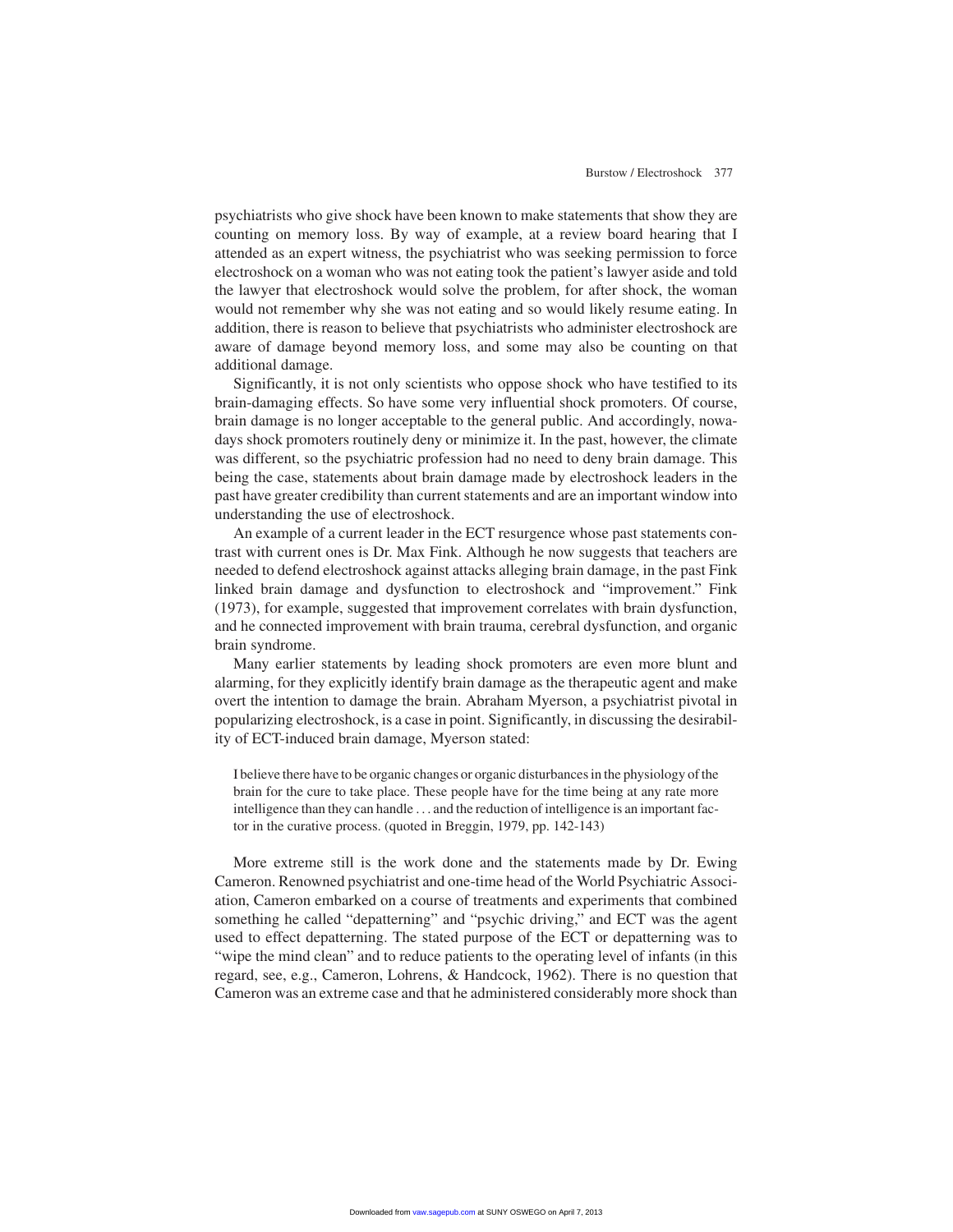was ever common. The extreme, however, serves to write large dimensions less visible in everyday use.

The point is clear. At best, damage to the integral person is being accepted as a necessary, even if unfortunate, part of electroshock. And at worst—and conventional and highly influential figures such as Myerson blatantly figure here—it is damage per se that is being seen as the source of the improvement; and it is damage per se that is being actively sought. In both cases, what is happening constitutes violence, and it is being made possible at least, in part, by a chilling disregard for people's brains.

Doctors, of course, can give electroshock for purposes of punishment and/or control without intending brain damage; and doctors can deliberately damage the brain without intending the damage as punishment or control. However, there is an overlap between these two dimensions that is meaningful. Significantly, as Breggin (1991) documented, routinely, shock doctors, including ones who actively promote brain damage, cite the patients' greater compliance as evidence of shock's effectiveness. Moreover, whatever the intention may be, brain damage renders patients more compliant and, as demonstrated in later sections of this article, the prospect of brain damage evokes terror and keeps patients in line.

## **Shock Statistics and the Shocking of Women**

Throughout the history of ECT's popular use, one statistic remains constant. Women are subjected to electroshock 2 to 3 times as often as men. To cite as examples statistics from different eras and locations, a 1974 study of electroshock in Massachusetts reported in Grosser (1975) revealed that 69% of those shocked were women. By the same token, figures released under the Freedom of Information Act (Weitz, 2001) show that for the year 1999-2000 in Ontario, Canada, 71% of the patients given ECT in provincial psychiatric institutions were women, and 75% of the total electroshock administered was administered to women. Another statistic that seems relevant is that approximately 95% of all shock doctors are male (see Grobe, 1995).

Factor in these statistics and a frightening and indeed antiwoman picture of ECT emerges: Overwhelmingly, it is women's brains and lives that are being violated by shock. Overwhelmingly, it is women's brains, memory, and intellectual functioning that are seen as dispensable. Insofar as people are being terrorized, punished, and controlled, overwhelmingly those people are women. And what is likely not coincidental, almost all the people making the determinations and wreaking the damage are men.

Now as lawyer and shock survivor Carla McKague pointed out (Burstow, 1994), psychiatrists who promote shock frequently defend the ratio by arguing that shock is most commonly given for depression and that women are depressed approximately 2 to 3 times more often than men. And there is some truth in the position. Indeed, given a sexist society, women have reason to be more depressed. The defense, nonetheless, is empty. Brain damaging, controlling, and terrorizing women hardly changes the oppressive conditions in which women live. In addition, as has already been shown, electroshock has no special efficacy in relieving depression. Moreover, as the Electro-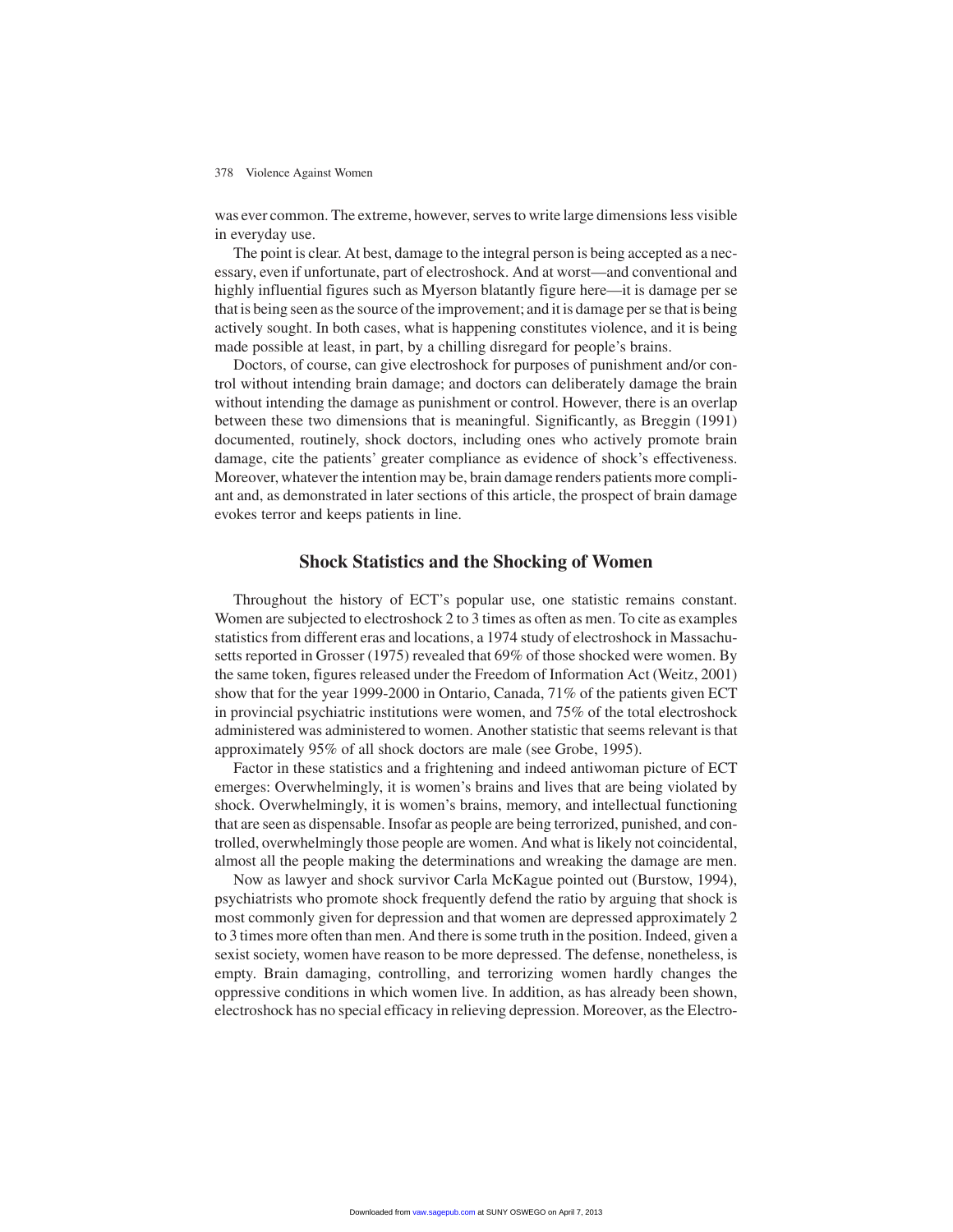Convulsive Therapy Review Committee (1985) found, women are electroshocked 2 to 3 times as often as men irrespective of whether or not they are depressed, irrespective of diagnosis.

None of the justifications add up. Indeed, it is difficult even to make any sense of what is happening unless we shift the lens and either dispense with notions such as "treatment" or, what seems more apt, seriously downplay them. The point is, despite the medical arena in which it is played out, what we appear to be seeing is battery, not legitimate treatment. And although battery is horrific regardless of who is being battered and so we must also be concerned for male victims, we are particularly seeing women targeted. Decades ago, Ollie May Bozarth, a psychiatric survivor, (1976) dubbed shock "a gentleman's way to beat up a woman" (p. 27), and there appears to be merit to this description. Although the medicalization camouflages the assault, overwhelmingly electroshock constitutes an assault on women's memory, brains, integral being. And this being the case, electroshock may be meaningfully theorized as a form of violence against women.

Something of the purpose of this violence is hinted at in Breggin's (1991) reference to a colleague who urged a husband to agree to the shocking of his wife because it would help, functioning as a "mental spanking" (p. 212). As feminists, it is critical that we understand this violence better, however. And it is critical to approach the issue from the standpoint of those most effected and to make their testimony and the everyday problematics of their lives central to our inquiry.

# **Taking Seriously What the Women Survivors Say**

#### **Damage, Impairment, and Their Impact**

Damage to the brain, impairment of memory and other cognitive functions, and the dismal effects on the women's lives are particularly common themes that appear again and again in women survivors' testimony. Significantly, although shock had not been described to them as something that would create any significant cognitive impairment, when they began receiving ECT, all 10 women shock recipients discussed in the article on women electroshocked in the Bay Area (Warren, 1988) thought that the purpose of electroshock was to erase memory. Correspondingly, all women shock survivors interviewed for the video (Burstow, 1994), all women shock survivors who testified in front of the Toronto Board of Health (Phoenix Rising Collective, 1984), and all but one woman survivor who testified in the 3 days of hearings at Toronto City Hall (Ontario Coalition to Stop Electroshock, 1984b) spoke at length about their difficulty navigating the world because of electroshock-induced damage. Most women testified that the damage was extensive, that much of it was permanent, and that it had profoundly disrupted their lives. All but one woman who testified at the public hearings called for the total abolition of ECT on the grounds of the damage done and the problems caused. Examples of specific problems listed by women include not being able to remember events that happened or people they knew before shock, not being able to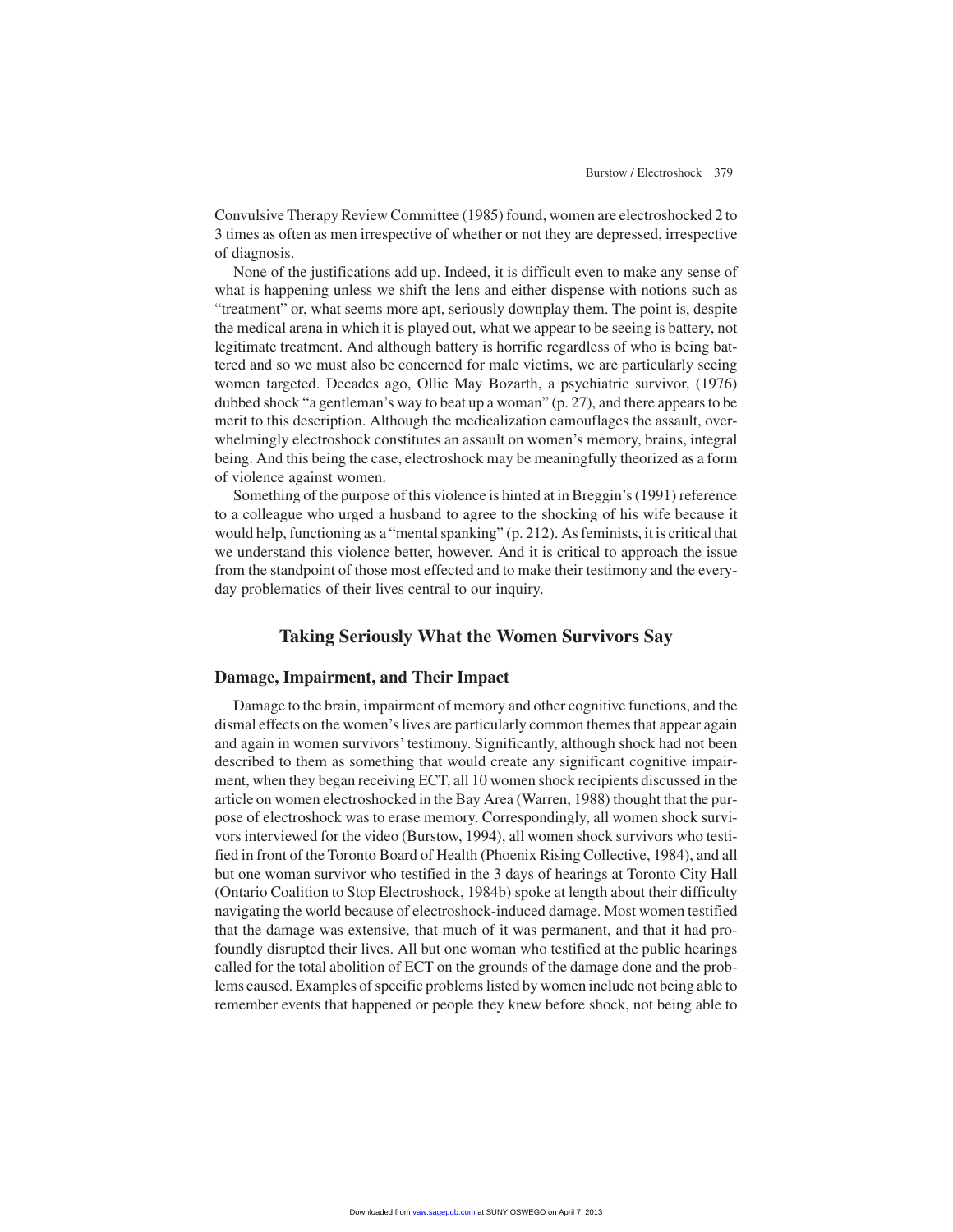remember conversations, not being able to perform the kind of jobs that they once did, loss of skills, the sense of being diminished, and profound alienation.

Telling, in this regard, is the following excerpt from Connie Neil's testimony to the Toronto Board of Health:

I was . . . studying playwriting. As anybody knows, the kind of creative writing that you do . . . depends very strongly on what you are made up of, what your past memories are, your past relationships, how you deal with other people, how others deal with other people—all these things. I can't write any more. . . . Since the shock treatment, I'm missing between eight and fifteen years of memory and skills; and this includes most of my education. I was a trained classical pianist. ...Well, the piano's in my house, but . . . it just sits there. I don't have that kind of ability any longer. It's because when you learn a piece and you perform it, it's in your memory. But it doesn't stay in my memory. None of these things stay in my memory. People come up to me . . . and they tell me about things we've done. I don't know who they are. I don't know what they're talking about, although obviously I have been friendly with them. Mostly what I had was . . . modified shock, and it was seen as effective. By "effective" I know that it is meant that they diminish the person. They certainly diminished me. . . . I work as a payroll clerk for the Public Works Department. I write little figures, and that's about all. . . . And it's the direct result of the treatment. (Phoenix Rising Collective, 1984, pp. 20A-21A)

Connie's comment on effectiveness is apropos. Although she was told nothing about any damage ensuing, she identified the same modus operandi and goal as the early shock doctors. "By effective," she stated, "I know that it is meant that they diminish the person." In line with this generalization, the life details that she relays indicate extensive antegrade and retrograde amnesia. They indicate cognitive impairment, skills loss. The results for her, as she articulated them, are interference in social functioning and profound personal, creative, and spiritual diminishment.

Damage to memory and profound interference in family and other social life are similarly highlighted in Shirley Johnstone's testimony (Phoenix Rising Collective, 1984):

The damage done to my brain . . . is still evident. . . . The memory loss is especially painful, since I could not remember a lot of times while the children were growing up. . . . The two older children—I do not remember their graduation. Many times, my family and friends would bring up happenings that I had to question them about, to test whether my memory would return. Usually not. I feel so alien because of this damage. I used to cover up a lot of times, thinking that if I listened more and rested a lot before going out, it would be easier. . . . One of my children's school interviews was terrifying, because I didn't want to reveal . . . the gaps in my memory—I was still in the closet. Finally when the anxiety got so bad, I would completely avoid people. (pp. 21A-22A)

Like Connie's testimony, Shirley's testimony speaks to brain damage and extensive memory impairment. Her testimony is particularly instructive, however, in revealing the social and psychological cost of the impairment. Memory loss isolates her from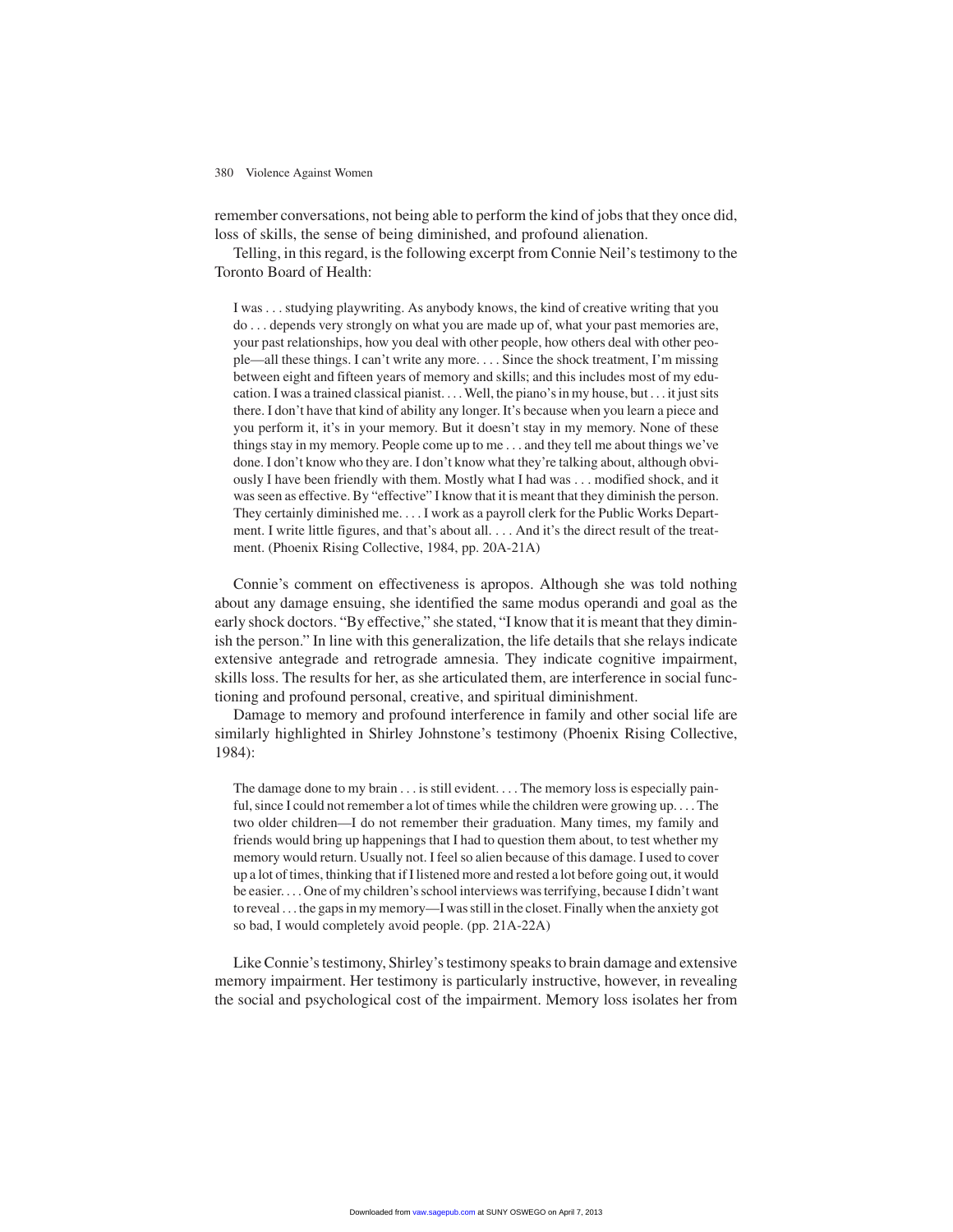others, interferes with her as a mother, and brings with it shame, alienation, anxiety, and a profound sense of being diminished.

Connie and Wendy (Funk), I might add, as well as numerous other women testified that they were given shock not long after the birth of a child. What their testimony suggests is that women are being subjected to brain damage at least, in part, to deal with the effects of postpartum depression, a completely natural phenomenon that everyone knows is temporary. And significantly, no one informed them they could be damaged this way. Indeed, no one warned any of the women in any of these sources that any extensive or permanent damage could ensue. The disrespect for women and women's brains is evident.

Further insight into the kind of life this impairment can force on women is found in Sue's statements in the Burstow (1994) video. She spoke of continued inability to remember conversation. "I'll be talking to you today," she pointed out, "and tomorrow, it'll be hard for me to recall a lot of our conversation" (n.p.). She spoke of needing to take notes throughout the day just to get by. Wendy Funk (1998) and Linda Macdonald (1988) revealed just how intransigent and extensive the memory loss can be. Wendy found herself being cared for by a husband and children whom she never came to remember. Linda spoke of what it means to navigate life without any memory of her life prior to shock. Although Linda is an extreme example, the overwhelming majority of the women in all the sources drawn on felt as if their life and identity were stolen from them.

Although it figures in the discourse less frequently and less urgently, some women additionally refer to more extensive bodily injury. For example, Wendy (Funk, 1998) referred to permanent damage to her knee as a result of the seizure. And Shirley, who was given modified or unilateral shock, and so would expectably be affected more on one side than the other, refers to general bodily weakness but particular weakness on the right side, stating:

It became very difficult to lift my lower spine and middle back. . . . When I am tired, there are times my mouth will not form words. At times, I have lost the use of my right arm and right leg. (quoted in Phoenix Rising Collective, 1984, p. 22A)

### **High-Level Categories: Assault and Trauma**

Repeatedly, women's testimonies connote a sense of the entire process as an ongoing assault: being strapped down, being herded into the room, one's head being encased in a band, being unable to breathe, being rendered unconscious, having one's body violated by shock, being brain damaged. In this regard, one woman in the L. Johnstone (2002-2003) study reported, "I feel like I've been gotten at, bashed, as if my brain has been abused"; and another reported, "it can feel like a brutal assault on you" (p. 46). Some women explicitly identified the process as torture. Sue, for example, stated:

All the therapy in the world is not going to erase the scars of being dragged into a room, having a band on your head, and having your brains fried. People say there's no torture in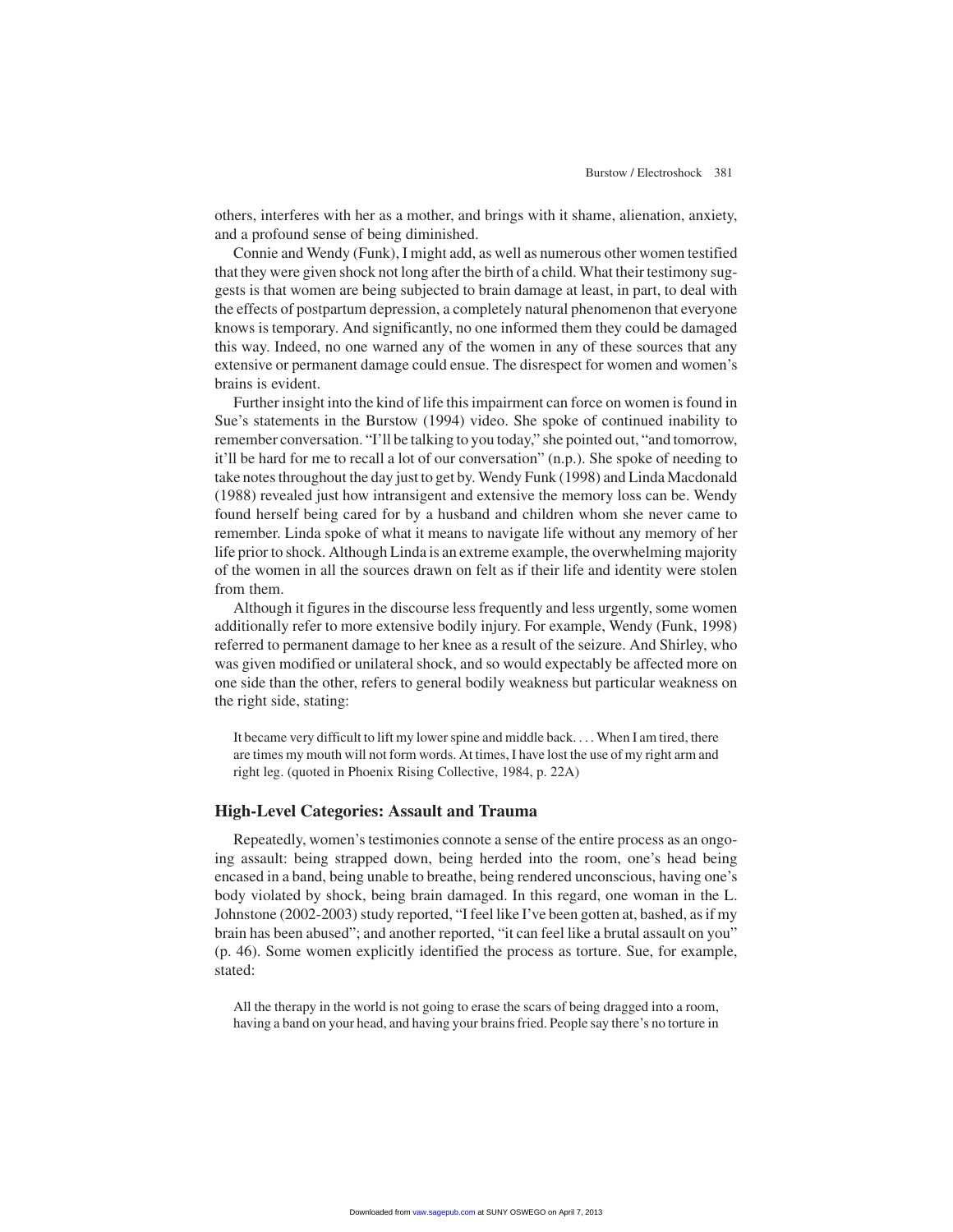Canada. That's pure bullshit. And excuse my language. There is torture being paid for by the Ministry of Health. (quoted in Burstow, 1994, n.p.)

Figuring in the sense of assault is the sense of being treated like an animal, a sense of being led to the slaughter. A case in point is a survivor who explicitly spoke of "the feeling of being led to the slaughter on treatment mornings and knowing when they put the needle in, it meant blackness and waking up with the splitting headache and not knowing where my room was even" (quoted in Ontario Coalition to Stop Electroshock, 1984b, p. 180).

Assault, significantly, is traumatizing to varying degrees. It is not surprising to find, therefore, that although women seldom use the word *trauma* when referring to the process, women's testimonies blatantly speak to trauma and, indeed, to trauma in the extreme. Researcher Lucy Johnstone (2002-2003) identified electroshock-induced trauma in survivors of childhood sexual abuse who are shocked as adults. She also identified traumatic elements in all the women shock survivors interviewed in her study. The trauma, however, is more complete than even this author suggested, and it is very extensive and very pronounced. Testimony in all sources used for this article typically highlighted extreme states of terror, the feeling of being powerless, the sense of being humiliated and degraded, the subjective sense of annihilation, of dying. These typifications are in line with standard definitions of *trauma*: Herman (1992), for example, who defined *trauma* in terms of traumatizing events and responses involving terror, loss of control, the threat of annihilation. Although degradation, I would add, is not standard in all trauma, it is standard in trauma involving assault. Accordingly, the narratives may be construed as showing that ECT blatantly traumatizes women subjected to it and that the trauma in question is essentially the same as trauma traditionally associated with assault.

To break this down, terror is expressed by woman after woman who has been electroshocked, with terror frequently uniting with death imagery. "I felt as if I was dying every time one of them was administered," testified a woman at the Public Hearings (Ontario Coalition to Stop Electroshock, 1984b, p. 184). "I was terrified," asserted Funk (1998, p. 55). "You dread it," stated one of the women in L. Johnstone's study (2002-2003), "your heart starts pumping and here we go again. It's like going to your death, your doom" (p. 49). Annihilation, correspondingly, is particularly evoked in Connie's description: "Your heart's a muscle, and your lung's a muscle, and all of your muscles stop, and each time, you feel like you are dying, and then they shoot electricity through your head, and then you don't know anything" (quoted in Burstow, 1994, n.p.).

The feelings of humiliation and degradation are equally evident in the testimony, and as with the sense of death and doom, they are tied to the assault, to the sense of being purposefully mistreated. Telling in this regard are these descriptors quoted by Baldwin and Froede (1999): " I felt like an animal" and "they strip you of your selfworth" (p. 185). By the same token, a woman in the L. Johnstone (2002-2003) study remarked, "I felt as if I was a non-person and it didn't matter what anybody did to me"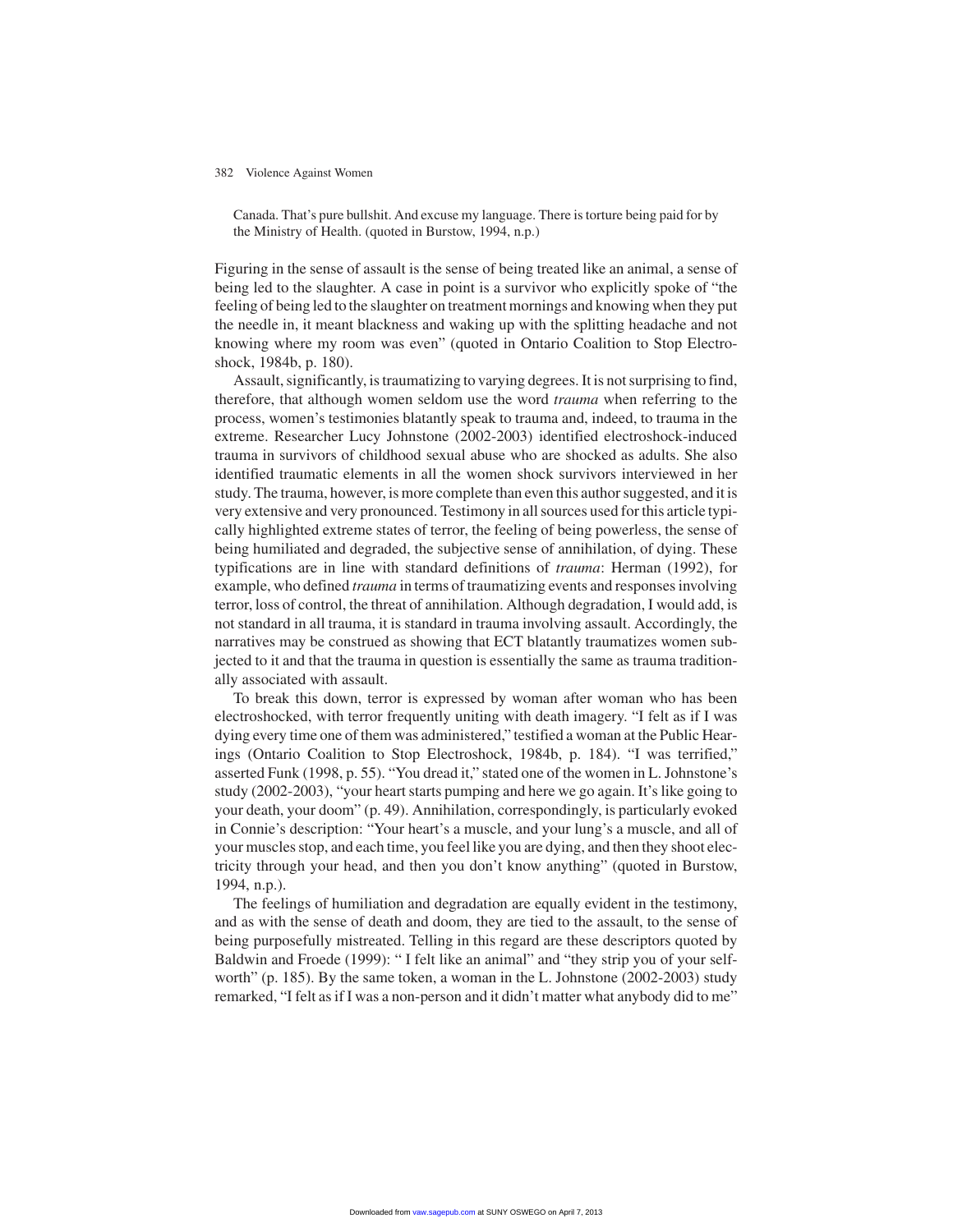(p. 49). Statements like these, it should be noted, are hauntingly similar to the statements we find in standard literature on domestic abuse (see, e.g., Martin, 1981).

Similarly, the women typically expressed a sense of having no control, of being powerless. For example, a woman at the public hearings testified, "I never felt so helpless in all my life" (quoted in Baldwin & Froede, 1999, p. 185). And L. Johnstone (2002-2203) typified the women in her study as expressing feelings and thoughts that connote being "helpless, out of control" (p. 49). The sense of helplessness joins with the sense of diminishment in women's depiction of themselves as being infantilized (see, e.g., Baldwin & Froede, 1999, pp. 184-185).

Terror, humiliation, and a sense of helplessness, significantly, stem at once from the damaging and terrorizing treatment in itself and from the treatment in the context of an institution that routinely wrests control away, that routinely traumatizes. The context is such, correspondingly, that it mutually constitutes the woman shock recipient as a powerless child who knows that she will not be heard, and the presiding male as allpowerful parent who knows what is best for this child and will enforce it. Velma Orlikow's compelling description illustrates one of the ways these different elements can come together in the traumatizing present:

I never saw him once that I wasn't afraid. Every time I saw him coming down the hall, I'd shake with fear. . . . I'd say, "'I can't, I can't take it any more. I don't think this is doing me any good. I feel worse." And he'd walk down the hall a little way and put his arm on my shoulder and say, "Come on now, lassie, you know you're going to do it." (quoted in Burstow & Weitz, 1988, pp. 202-204)

As with all or almost all trauma, the effects of the trauma remain. It is significant to note, women explicitly refer to the low self-esteem and the sense of powerlessness continuing (see, e.g., Burstow, 1994). As is common in trauma, however, it is the ongoing fear that is most emphasized. Typical in this regard is Connie Neil's statement: "But the biggest thing, I think, is the business about the terror and the violence. This just doesn't go away. All I did was have a baby. And look what they did to me" (quoted in Burstow, 1994, n.p.).

#### **Witnessing Trauma or Vicarious Traumatization**

Just as others who witness standard woman battery are commonly traumatized on a long-term basis just by witnessing the violence, the electroshock hearings demonstrated vicarious or indirect trauma to psychiatric survivors who have not themselves been electroshocked. As the women clarified, the source of the trauma is witnessing people lined up on stretchers on ECT mornings, then discovering in horror what these same people look like in the days, weeks, and months that follow. "It was terrifying," testified one woman at the hearings,

it was really a terrifying experience to watch these people go through the process and then be totally out to lunch, not able to carry on a conversation, not able to recognize the people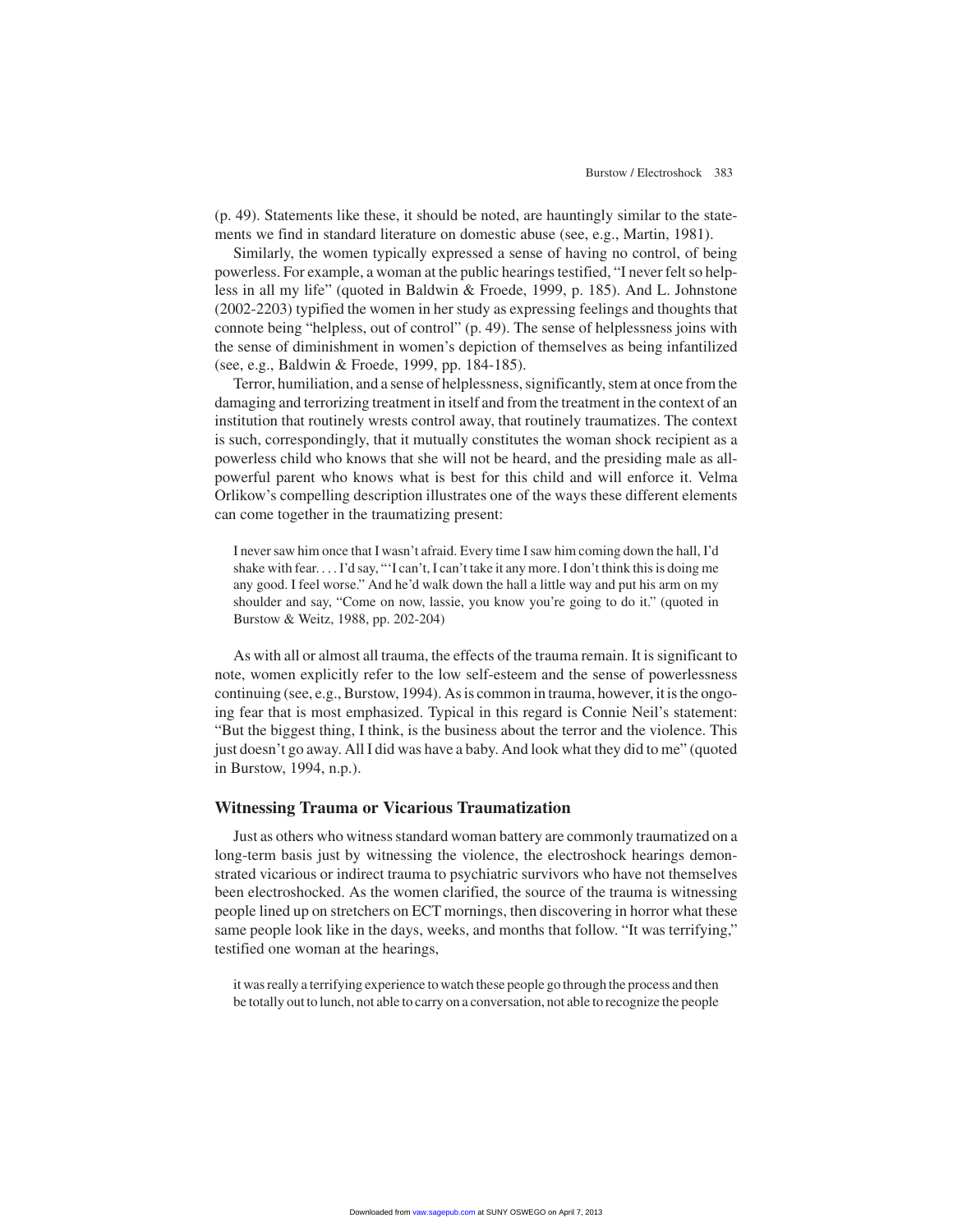they had close relationships with for the past three or four weeks, watching them being turned into instant vegetables. (Ontario Coalition to Stop Electroshock, 1984b, p. 161)

Another woman, Neira Fleischmann, testified that she was terrorized as a result of witnessing fellow patients subjected to electroshock, that it resulted in personal harm, and that she continued to have "regular nightmares about it" (see Ontario Coalition to Stop Electroshock, 1984b, pp. 215-216). Her testimony about being traumatized, moreover, is supported by her poetry, as seen in these lines in her poem "ECT":

Outside the air grows heavy. I image spectacles of smoke and fire; Flashing burns and slow asphyxiation. I think of torture for breakfast. Eyes like smoldering charcoal Peer at me and turn away. I force myself to look (it's not a matter of decision). Feet twitch through half-open curtains Drops of blood around a bed A few electrodes on the floor, hastily discarded the memories they've seared Into ashes and ambers. (Fleischmann, 1988, pp. 220-221)

Nira had witnessed violence and had become the traumatized person that such witnessing engenders.

#### **The Social Control of Women**

The suggestion that electroshock is punishment is likewise supported by the testimony of women ECT survivors. Although not all women who experience electroshock as assault see it is as punishment, the two typifications frequently go together. In this respect, Connie Neil stated, "It was meant to be punishment" (quoted in Burstow, 1994, n.p.). Correspondingly, women report having wondered at the time what they did wrong to deserve such punishment (see L. Johnstone, 2002-2003, p. 49).

Accompanying the theme of electroshock as punishment, though more pervasive than this theme, is the theme of electroshock as a form of control. The process itself, as has already been shown, is experienced as inherently controlling, with people brought in bound, with people losing consciousness, with people unable to breathe, with the male as powerful helper taking control of woman as the helpless child. More significantly, woman after woman maintained that despite the rationales used, the real purpose of the electroshock was social control. Cognitive impairment or memory loss was frequently identified as the means. The implicit rationale is: What cannot be remembered, cannot be repeated or acted on. Correspondingly, if people are so impaired that they cannot function, behavior seen as undesirable may be curtailed. It is not only those few women who later discovered they were subjected to electroshock for the expressed purpose of "depatterning" that equated ECT, cognitive impairment,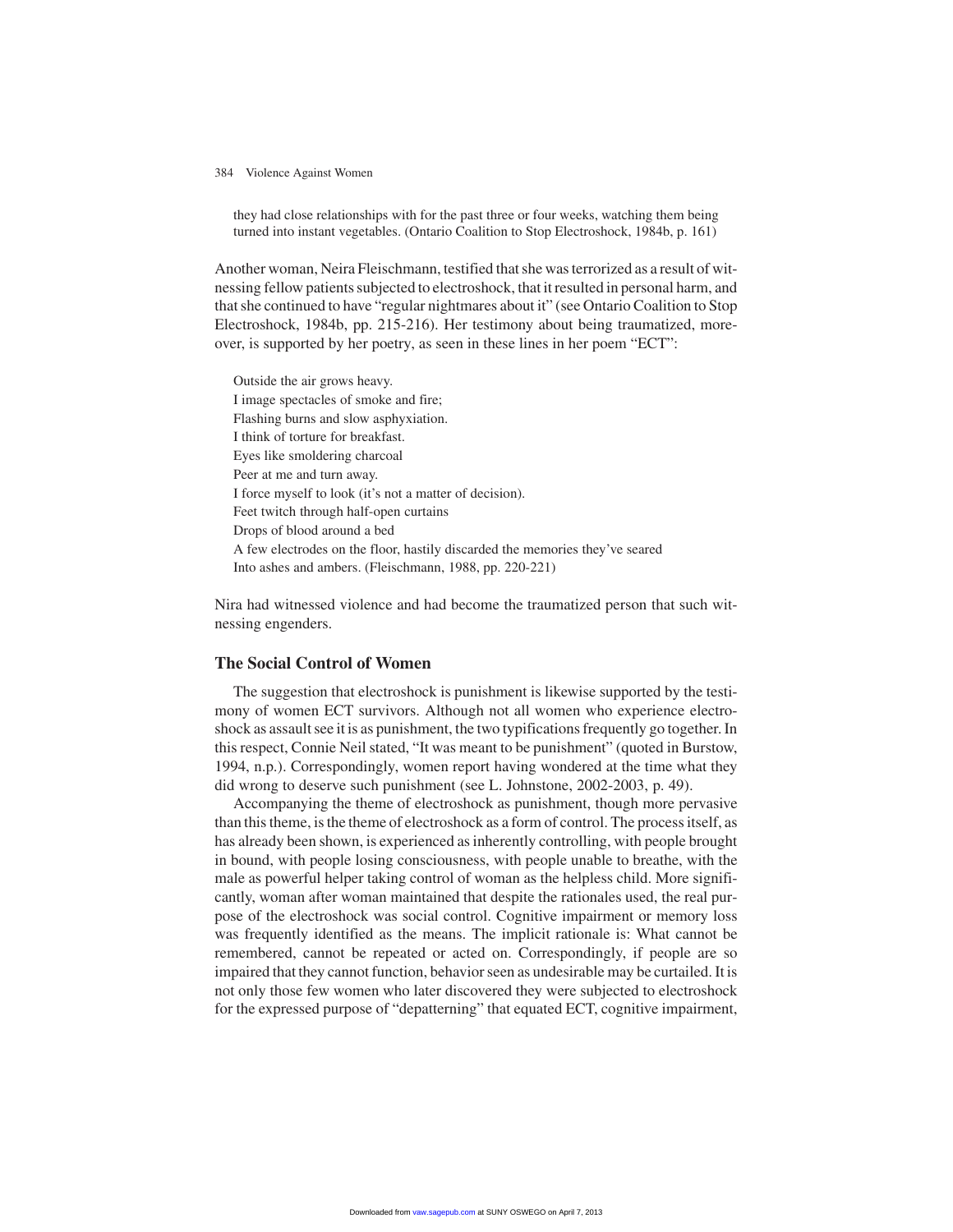and intentional control; so did many other women in the sources examined (see, in particular, Funk, 1998; Ontario Coalition to Stop Electroshock, 1984b; Warren, 1988).

More commonly, women testified to being controlled via their fear of ECT. What women were testifying to, in effect, is that they are being kept in line, kept within certain bounds via the fear of further electrical assault and its results. Connie Neil, once again, is instructive. At the public hearings, she stated, "there was always the fear . . . that you are going to appear a little outside the norm. You must not be anything that is outside the norm because . . . if you are, you will be taken to a hospital, you will be strapped down, and you will be given electroshock" (Ontario Coalition to Stop Electroshock, 1984b, p. 90). She made the point even more forcefully in the Burstow (1994) video:

but the biggest thing . . . is the business about the fear and the violence. This is something that doesn't go away. All I did was have a baby. And look at what they did to me. Now if I really did something, what would they do to me next? So you be very very careful. You be very very quiet. . . . You fit in. You play a role. (n.p.)

The "mental spanking" referred to by Breggin's colleagues is apropos, though it trivializes what is happening here. ECT appears to be effective in the way abuse is always effective: by inspiring fear of further violation. There is evidence, additionally, that a vicious cycle sets in, with ECT used to stop women from complaining about the effects of ECT. Many women testified that they were chastised when they spoke of the treatments making them worse, were ordered to stop "acting out," and were warned that continued complaints would be interpreted as illness and would result in further "treatment." In addition, women reported protecting themselves by obeying (see, e.g., Funk, 1998).

Some women psychiatric survivors who had not been shocked similarly testified that the fear of shock had kept them in line, with a number implying that this control over them was purposeful or quasi-purposeful. For instance, one of the psychiatric survivors who testified at the hearings in this regard said, "and it was a threat to those of us who were not to receive ECT . . . to get our act together really quickly or else this was going to happen to us. It was never stated but it was implicit" (quoted in Ontario Coalition to Stop Electroshock, 1984b, p. 161).

Add all this together and what emerges is a picture of ECT functioning to eradicate thoughts and skills (including those on which independence is based), to punish, to threaten those given it and those witnessing it, and to silence objection even to the assault itself. What emerges, in other words, is a formidable and comprehensive method of social control. The fact that such control is primarily exercised over women would raise the question of gender role enforcement, even if women's own testimony did not suggest it. Women's testimony, however, clearly suggests it.

To varying degrees and in varying ways all of the women's testimonies suggest patriarchal control, with many of the women experiencing themselves as being overtly kept in line as women. One of the themes that recurs in the sources is ECT used to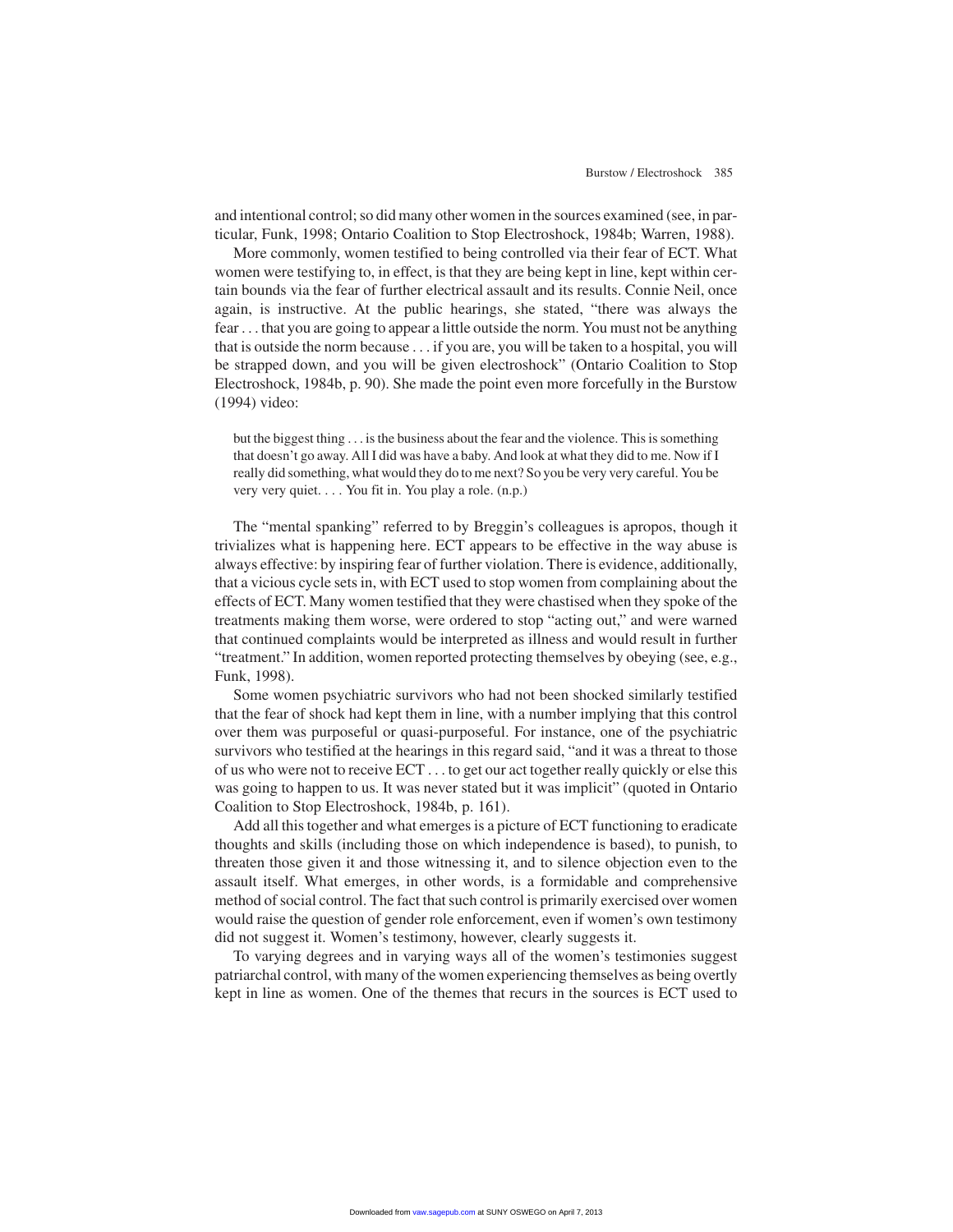enforce heterosexuality. An example is Sheila Gilhooly, who reported being electroshocked explicitly for her sexual preference:

I told my shrink I didn't want to be cured of being a lesbian. He said that just proved how sick I was. He said I needed shock treatment. . . . Nineteen shock treatments, and I still didn't want to be cured of being a lesbian. (quoted in Blackbridge & Gilhooly, 1988, p. 45)

Electroshock to keep women sexually unavailable to other women is evident.

Control over wives figures particularly centrally, generally with the psychiatrist seeking this control, sometimes with the husband tricked into cooperating, sometimes with the husband actively instigating, frequently with the husband colluding with the medical profession so that women end up caught in a comprehensive medical-marital web of control.

Wendy Funk's (1998) story explicitly focuses on electroshock as wife control. In 1989, Wendy was subjected to electroshock largely at the instigation of a doctor. Commenting on the sexism, Wendy reported the following conversation between her husband and the doctor:

"Can't you tell her to . . . spend more time at home?" Dr. King asked.

"So you can't control your wife's behavior?" Dr. King asked. (p. 15)

Dr. King "explained" to Wendy that her "problem" arose from neglecting her house and being consumed by "feminist-type thinking" (p. 48). Locked in a psychiatric institution, with her husband urging cooperation and her doctor threatening to ship her far from her family if she did not agree to shock, Wendy signed for and was subjected to a series of ECT. Despite the extensive amnesia that resulted, Wendy wrote that the psychiatrist later pressured for further shock, telling her, "You really should have ECT for the sake of your family if nothing else. Making Dan worry about you so much is not a good thing for a wife to do" (p. 91). Patriarchal enforcement of stereotypical wife and mother behavior is evident, in this case with doctor as instigator and husband as reluctant participant.

The stories of the women who testified at the public hearings, the stories in the videos, and the stories in the feminist research suggest that patriarchal conceptualizations of wives and mothers permeate the use of electroshock. Although the influence of such conceptualizations was sometimes subtle, in many instances it was very blatant indeed. "Why don't you care for your baby? Why don't you care for your husband? Why don't you smarten up?" Connie Neil reported being asked before the electrical assaults began (quoted in Ontario Coalition to Stop Electroshock, 1984b, p. 87). A number of women explicitly saw shock's purpose as "fixing" the problems in the marriage with "fixing" them as the route, and they were duly angry. "Shock treatment is a helluva of a way to treat marital problems," objected one woman in the Warren study (1988, p. 296).

<sup>&</sup>quot;I try but she doesn't listen to me," Dan joked.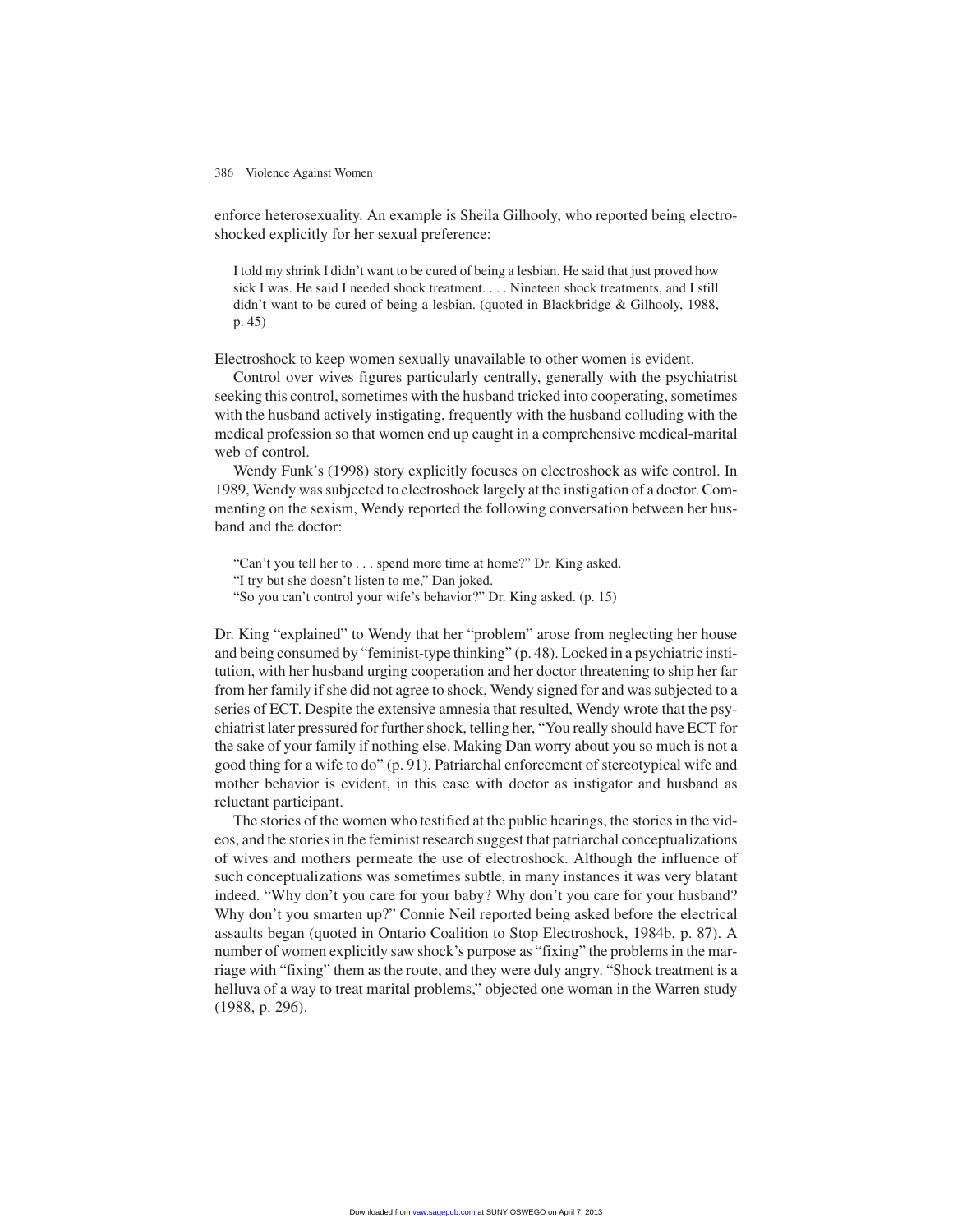Most of the women survivors at the hearings and most of the women in the research received ECT as a result of their husband signing the consent form. In some cases, husbands appeared to have signed without any clear idea what ECT would do to their wives. In others, there is reason to believe that they were aware that the wives would be harmed in some way and were counting on it (see Warren, 1988).

In a number of cases, the husbands even openly lauded the memory loss. In the Warren study (1988), not only the women who were electroshocked but also their families were interviewed, and many husbands expressed satisfaction with the memory loss. For example, according to Warren (1988),

Mr. Karr commented on his wife's long-term memory loss as proof of her successful cure by ECT, saying that her memory was still gone, especially for the period when she felt ill, and that "they had done a good job there." These husbands used their wives'memory loss to establish their own definitions of past situations in the marital relationship. (p. 294)

As a number of these sources show, the combination of husband plus medical establishment plus threat of further ECT functions to inspire fear and thereby control women. Once again, women in Warren's (1988) study are instructive. A number of the interviewees spoke of refraining from expressing problems to their husbands, "for fear of a resumption of medical-marital control of their lives . . . for fear of reprisal in the form of ECT" (p. 296). Broader ways in which husbands are implicated in the medicalmarital web of control include signing for consent, pressuring wives to sign for consent, suggesting shock, acting as a spy for the shock doctor, advising the doctor of "bad behavior," and threatening to report noncompliance (see Burstow, 1994; Funk, 1998; Ontario Coalition to Stop Electroshock, 1984b; Warren, 1988).

Control stories such as Wendy's and Connie's are commonplace. Indeed, at the hearings, as women survivors spoke of the social control exercised over them, I saw women throughout the room nodding their heads in recognition. Correspondingly, there is objective proof of far more extreme uses of electroshock to control women. In this regard, in the Allen Memorial, wiping the mind clean via electroshock was combined with implanting messages via a tape recorder that played the exact same message thousands and thousands of times as the patients slept. An example of the message given one woman who was anything but at ease with her husband was "you are at ease with your husband" (quoted in Gillmor, 1987, p. 58). Correspondingly, family psychiatrist H. C. Tien openly used electroshock to effect what he called "memory loosening" with women in "marital difficulty." Transcripts of dialogues between Tien and one married couple show the woman prior to shock complaining that her husband beat her in front of the children and stating her wish to leave him. After each ECT, at Tien's instigation, the woman was reprogrammed by her husband, who bottle fed her. In the end, the woman expressed satisfaction with her husband, was pronounced cured, and was given a new name to symbolize her rebirth; and she no longer expressed any wish to separate (for documentation, see Breggin, 1991).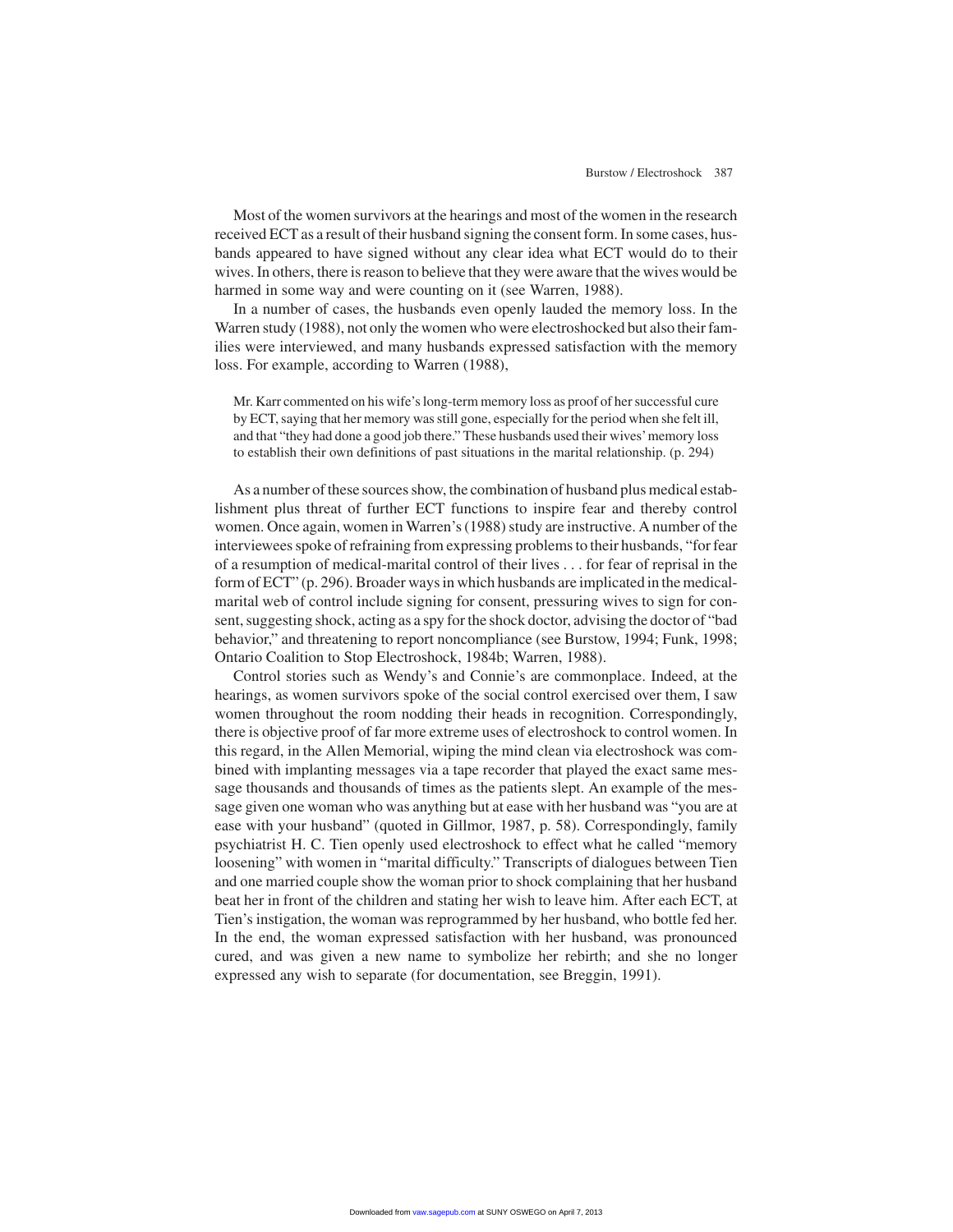#### **Electroshock Following Other Violence Against Women**

Adding to the complexity of understanding ECT as violence against women, as the example above suggests, are complex relationships between having already been subjected to another form of violence against women and being subjected to ECT. Approximately one half of the shock survivors interviewed in the video (Burstow, 1994) reported having told their psychiatrists that their current emotional distress was a direct response to being sexually abused by a male relative or being battered by a male partner. In some cases—Usha, for example—they were currently being abused. In all instances, according to the women, nothing happened to the abusive relatives or partners; however, the women were electroshocked. Commonly, the women were accused of making up the abuse. Even when psychiatric staff did not deny the abuse, they nevertheless largely ignored it. Usha's situation is instructive:

Bonnie: Let me ask you something I don't understand. And maybe you could explain this to me. Nowhere did they say that your husband should stop beating you and abusing you and that [the abuse] may have something to do with what's happening to you?

Usha: No. They didn't even want to listen to me that my husband was doing something to me and that it's because of that I'm so much stressed out and so sad.

Bonnie: So you told them about it and what did they say?

Usha: They just ignored it, no? (quoted in Burstow, 1994, n.p.)

At best, electroshock appears to be used to control rather than help women here. At worse, electrical assault is also being used to silence women about their abuse.

In addition, although I am not suggesting that this is standard, as the women in a number of these sources revealed, sometimes more blatant types of silencing figure in the use of electroshock. Significantly, a woman in the video who had been sexually abused by her psychiatrist reported him threatening not only to deny the abuse but also to electroshock her if she ever divulged it. Other women reported comparable threats by abusive male relatives. Violence, punishment, silencing through intimidation, and silencing through the eradication of memory come together in such threats.

By the same token, sometimes women are electroshocked because relatives are jointly using ECT's capacity to eradicate memory to deal with accusations within the family. A woman in the Warren study (1988) appears to be a case in point. According to her, she was sexually abused by her maternal uncle. The relatives denied the abuse, and her mother pushed to have her institutionalized and electroshocked. The woman stated:

Before we left the house . . . she [mother] was explaining [to other relatives] why she wanted me up here, you know, she wants me to have the full treatment, she says. . . . She said that she thought it would make me forget all those things. . . . My mother wants me to have shock so that I'll forget all those things that happened. (p. 294)

Although the mother may well have convinced herself that she was simply sparing her deluded daughter further torment, the woman was effectively silenced regardless (for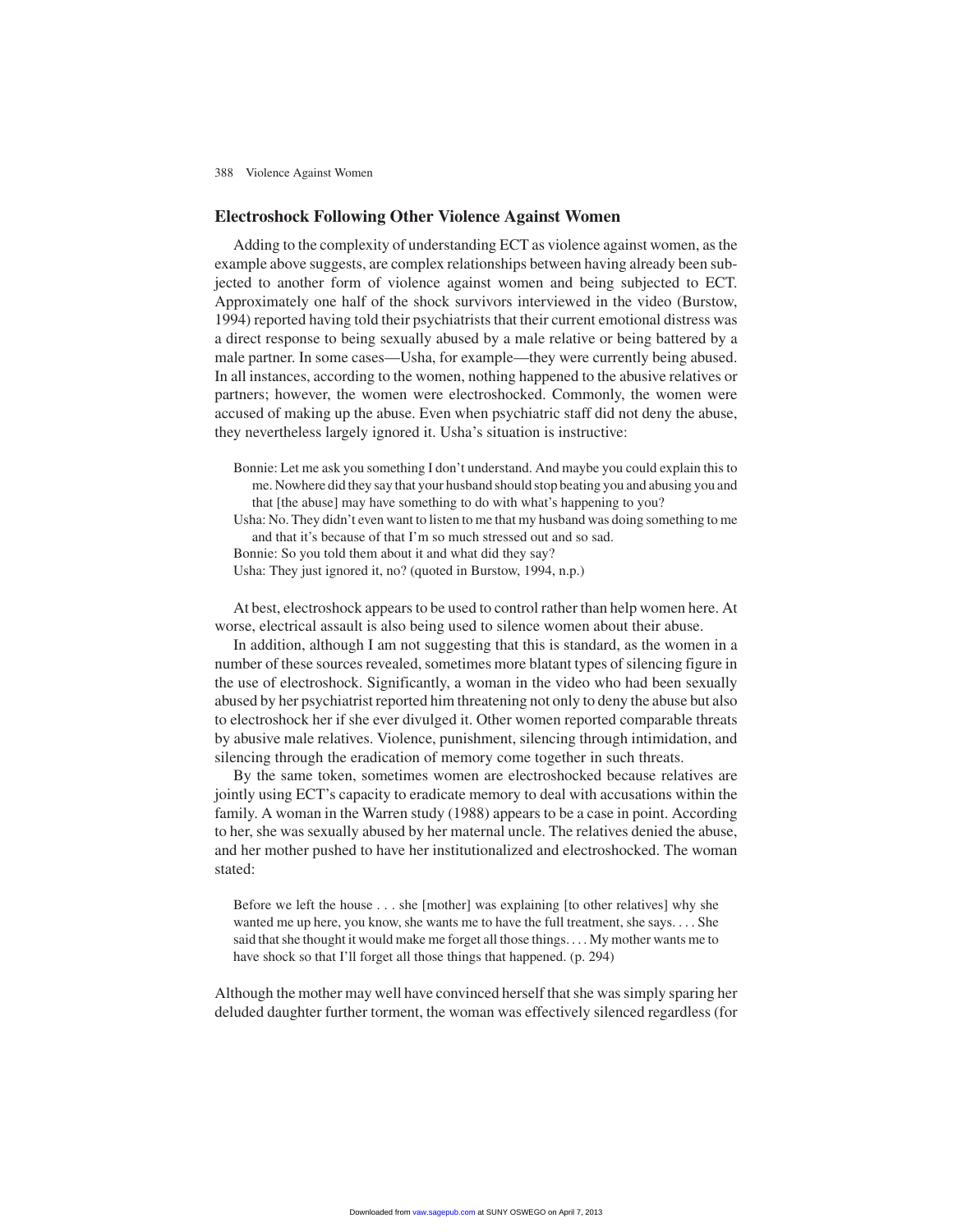other examples of family members using shock this way, see Burstow, 1994; Ontario Coalition to Stop Electroshock, 1984b).

Some of the types of silencing suggested here, I would add, are confirmed in my own psychotherapy practice. I have had one client who spoke of a psychiatrist threatening her with shock if she ever divulged that he had abused her, and let me be clear, this client was highly credible. In addition, throughout the years, I have had a number of clients who have spoken of their fathers' signing for ECT after they themselves began divulging father-daughter sexual abuse. And I have had still other clients who have spoken of their sisters being institutionalized and electroshocked after confronting the family about abuse.

Messages that women predictably get from such invalidation, violation, and threat of violation are: Complaints are counterproductive. The world really is fundamentally unsafe for women, especially women pronounced mad. And so, as Connie put it, it is best to "fit in," to "play a role" (quoted in Burstow, 1994, n.p.).

What is more fundamental, and what makes the issue of prior violence still more complex, is the fact that women who are severely violated are in special jeopardy of ECT, whether or not ECT is being used in the service of silencing. Correspondingly, they are likely to be more affected by it regardless of intention, interpretation, or situation. In this regard, as multiple sources demonstrate (e.g., Burstow, 1992, 1994; Burstow & Weitz, 1988), women routinely end up in psychiatric institutions precisely because of violence against them. Indeed, the majority of the 19 women who were psychiatrized and interviewed for the Burstow (1994) video indicated that they had an extensive background of violation, childhood sexual abuse in particular. When incarcerated, women with such a history are at risk of ECT not only because they are frequently depressed but also, as demonstrated in Burstow (1992), they commonly cope in the traumatized ways that psychiatry theorizes as dangerous, such as cutting themselves or starving themselves. Correspondingly, if they are electroshocked, as L. Johnstone (2002-2003) demonstrated, retraumatization occurs. As such, ECT constitutes a threat to the well-being of women who are violated and one of the ways in which the violence against women is compounded.

# **Concluding Remarks / A Vital Additional Consideration**

There is no question that women can find themselves in severe emotional distress and in need of help. And there is no question that most practitioners who administer ECT are more or less convinced that they are helping, for they are fashioned by the psychiatric profession and its norms. Nonetheless, as this article demonstrated, electroshock is a part of the repertoire of the patriarchy; and it functions as a fundamental patriarchal assault on women's brains, bodies, and spirits. It is an assault that has much in common with traditional battery. It is traumatizing, even traumatizing "patients" who only witness it. It controls women and, indeed, is used to control women. It combines with other forms of violence against women. It is a special threat to women who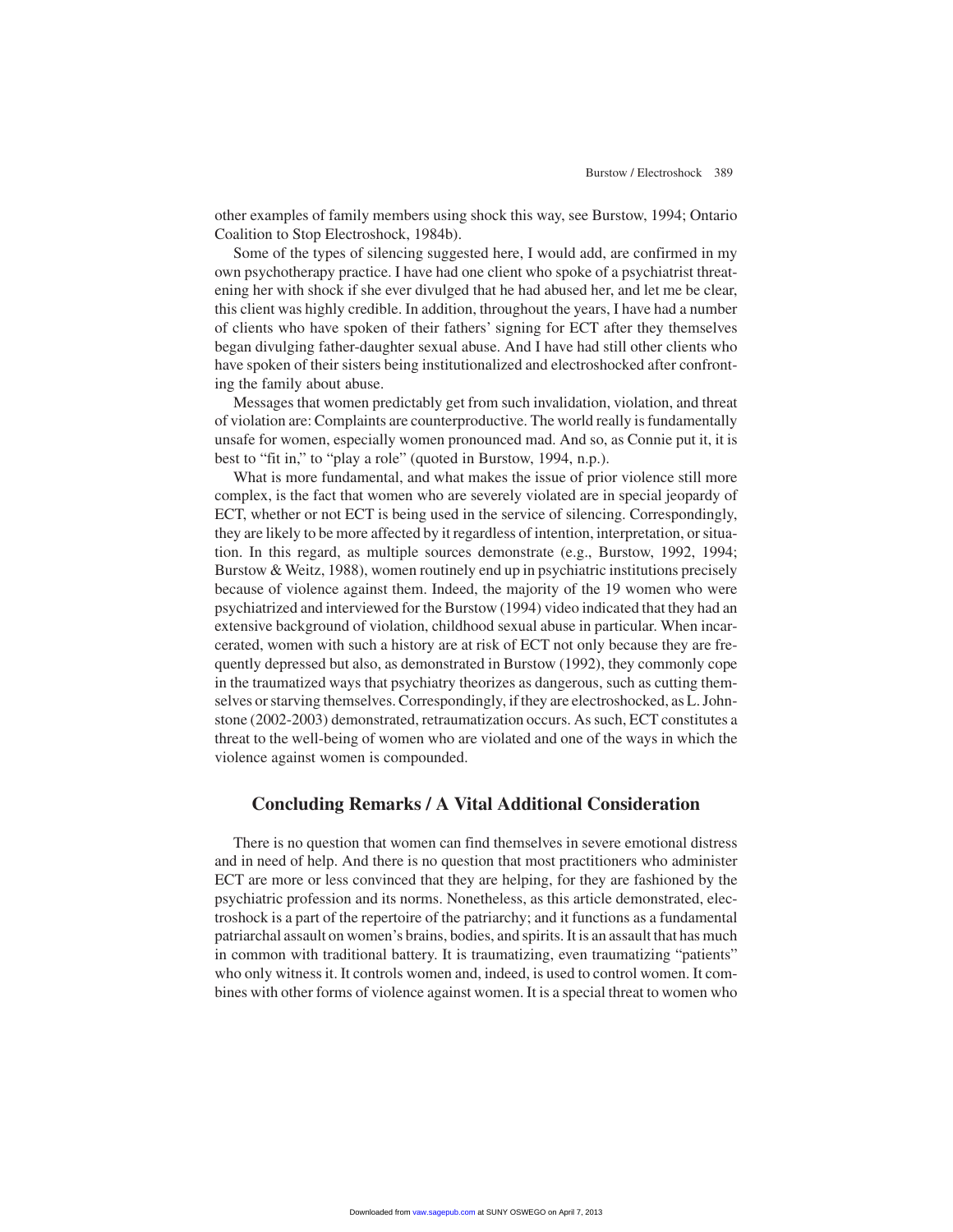are severely violated. And is used to silence women. As such, its very use is a feminist issue.

I am aware that some women would be worried about throwing out the proverbial baby with the bath water and would suggest simply mobilizing against the sexism inherent in ECT use. As this article demonstrated, however, although highlighting the sexism is important, trying to make the electroshock industry less sexist is hardly sufficient. Although it may or may not be possible to tone down the sexism that has been endemic in the use of electroshock, the statistic of 2 to 3 times as many women as men who were electroshocked is not promising. Moreover, social control over women and violence against women are hardly disappearing. What is even more fundamental, it is not possible to make the procedure itself something other than what it is: electrically induced brain damage that severely and routinely diminishes people subjected to it and that has no medical efficacy. Given its nature, it is unacceptable to subject anyone to it regardless of the intention or sensitivity of the people administering it. And given its nature, it will inevitably be used on those whose brains are valued less.

In ending, I would like to introduce a new development in the ECT saga that needs to be considered. Throughout most of its history, electroshock has been aimed primarily at young and middle-aged women—hence, the profile of women in these sources and, indeed, in all relevant sources. Times, however, have changed. For the year 1999 to 2000, as shown in Weitz (2001), 40% of the number of people shocked in provincial psychiatric institutions in Ontario were women older than age 60 years, and 52% of the total electroshock administered was administered to women older than age 60 years. Similar statistics may be found for other jurisdictions. In other words, at this juncture at least, though young and middle-aged women remain in jeopardy, disproportionately we are looking at elder abuse, the abuse of older women in particular. Although this is a horrific development, it is not surprising, for older women are not valued by dominant cultures.

Given that the elderly are already struggling with memory problems, given the general vulnerability of this population, and given the resurgence in electroshock, there is an urgency to the situation at hand. This is a development that calls for new types of feminist activism. Correspondingly, it calls for new research into electroshock, including feminist interviews with a population that has not been interviewed on this issue to date and is likely to prove enormously difficult to access.

# **References**

- Avery, D., & Winokur, G. (1977). The efficacy of electroconvulsive therapy and antidepressants in depression. *Biological Psychiatry*, *33*, 1029-1037.
- Baldwin, S., & Froede, E. (1999). Toronto public hearings on electroshock. *International Journal of Risk and Safety in Medicine*, *12*, 181-192.
- Black, D., & Winokur, G. (1989). Does treatment influence mortality in depressives? *Annals of Clinical Psychiatry*, *1*, 165-173.
- Blackbridge, P., & Gilhooly, S. (1988). Still sane. In B. Burstow & D. Weitz (Eds.), *Shrink-resistant: The struggle against psychiatry in Canada* (pp. 44-54). Vancouver, Canada: New Star.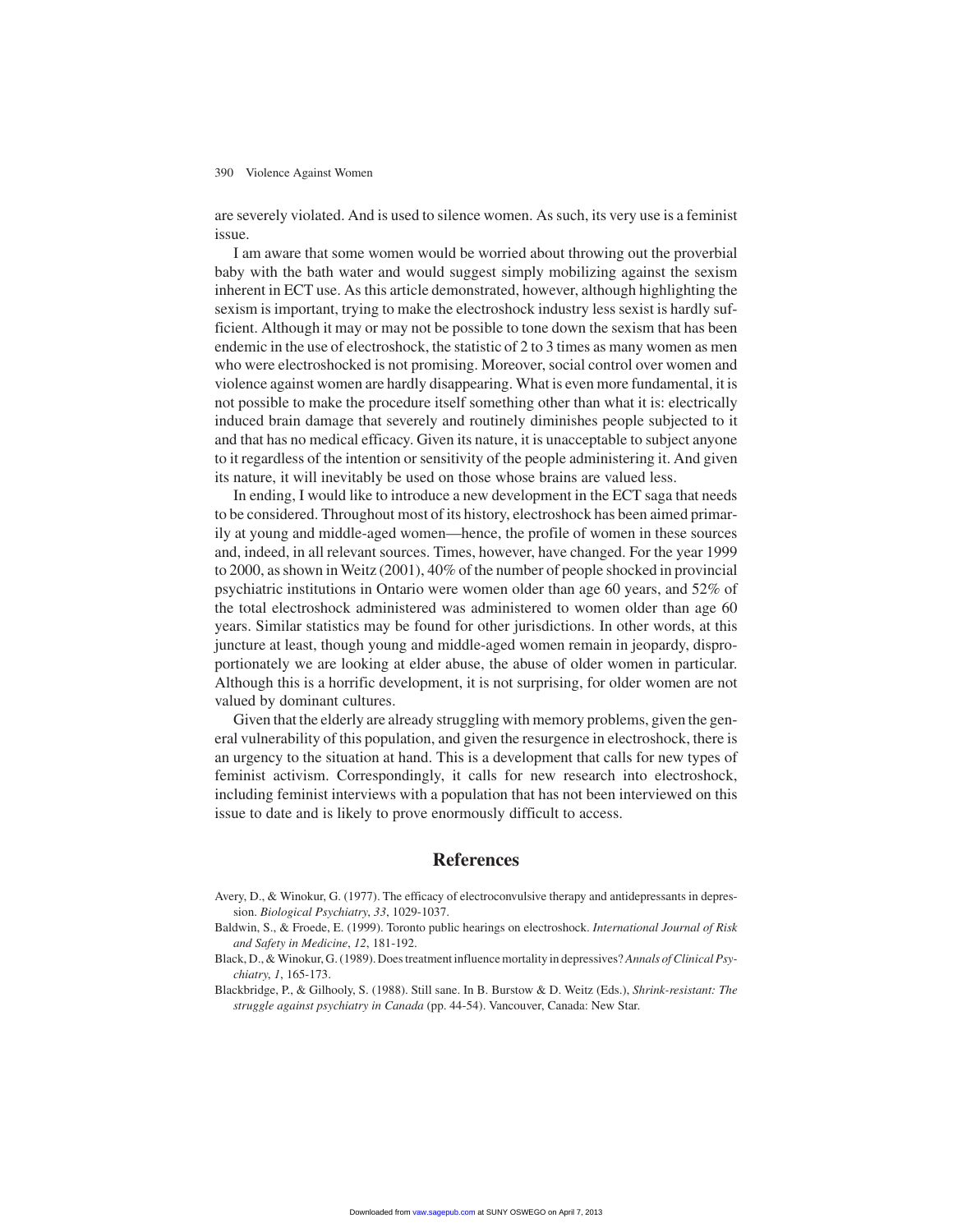Bozarth, O. (1976, June). Shock. *Madness Network News*, *26*, 6.

- Breggin, P. (1979). *Electroshock: Its brain-disabling effects*. New York: Springer.
- Breggin, P. (1991). *Toxic psychiatry*. New York: St. Martin's.
- Breggin, P. (1997). *Brain-disabling treatment in psychiatry*. New York: Springer.
- Breggin, P. (1998). Electroshock: Scientific, ethical, and political issues. *International Journal of Risk and Safety in Medicine*, *11*, 5-40.
- Burstow, B. (1992).*Radical feminist therapy: Working in the context of violence*. Newbury Park, CA: Sage.
- Burstow, B. (1994). *When women end up in those horrible places* [Video]. Toronto, Canada: Author.
- Burstow, B., & Weitz, D. (1984). Electroshock. *Phoenix Rising*, *4*(3 & 4), 10A-12A.
- Burstow, B., & Weitz, D. (Eds.). (1988). *Shrink-resistant: The struggle against psychiatry in Canada*. Vancouver, Canada: New Star.
- Calloway, S. (1981). ECT and cerebral atrophy. *Acta Psychiatrica Scandinavica*, *64*, 441-445.
- Cameron, E., Lohrens, J., & Handcock, K. (1962). The depatterning treatment of schizophrenia. *Comprehensive Psychiatry*, *3*, 65-76.
- Crowe, T., & Johnstone, E. (1986). Controlled trials of electroconvulsive therapy. *Annals of the New York Academy of Science*, *462*, 12-29.
- Electro-Convulsive Therapy Review Committee. (1985). *Report of the Electro-Convulsive Therapy Review Committee*. Toronto, Canada: Author.
- Fink, M. (1973). *Convulsive therapy*. New York: Raven.
- Fleischmann, N. (1988). ECT. In B. Burstow & D. Weitz (Eds.), *Shrink-resistant: The struggle against psychiatry in Canada* (pp. 220-222). Vancouver, Canada: New Star.

Frank, L. (1978). *The history of shock treatment*. San Francisco: NAPA.

Funk, W. (1998). *What difference does it make?* Cranbrook, Canada: Wild Flower Publishing.

Gilmore, D. (1987). *I swear by Apollo*. Montreal, Canada: Eden.

- Grobe, J. (1995). *Beyond bedlam*. Chicago: Third Side Press.
- Grosser, G (1975). The regulation of electroshock treatment in Massachusetts. *Massachusetts Journal of Mental Health*, *5*, 12-25.
- Hartelius, H. (1952). Cerebral changes following electrically induced convulsions. *Acta Psychiatrica Neurologica Scandinavica*, *77*(Suppl), 1-128.
- Herman, J. (1992). *Trauma and recovery*. New York: Basic Books.
- Johnstone, E. (1980). The Northwick Park ECT trial. *Lancet*, *100*, 1317-1320.
- Johnstone, L. (2002-2003). Electroshock in UK linked to psychological trauma. *MindFreedom Journal*, *45*, 48-50.
- Lambourne, J., & Gill, D. (1978). A controlled comparison of simulated and real ECT. *British Journal of Psychiatry*, *113*, 514-519.
- Macdonald, L. (1988). Breakthrough. In B. Burstow & D. Weitz (Eds.), *Shrink-resistant: The struggle against psychiatry in Canada* (pp. 206-210). Vancouver, Canada: New Star.
- Martin, D. (1981). *Battered wives*. San Francisco: Volcano Press.

MindFreedom. (2002-2003). Electroshock's secret comeback. *MindFreedom Journal*, *45*, 1-5.

- Ontario Coalition to Stop Electroshock. (1984a).*The case against electroshock*. Toronto, Canada: Author.
- Ontario Coalition to Stop Electroshock. (1984b). *Public hearings on electroshock* [Transcripts of testimony presented at city hall on October 13, October 20, and October 27, 1984]. Toronto, Canada: Author.
- Phoenix Rising Collective. (Ed.). (1984). Testimony on electroshock.*Phoenix Rising*, *4*(3 & 4), 16A-22A. Smith, D. (1987). *The everyday world as problematic*. Toronto, Canada: University of Toronto Press.
- Szasz, T. (1977). *The manufacture of madness*. New York: Harper Colophon.
- Templer, D., & Veleber, D. (1982). Can ECT permanently harm the brain? *Clinical Neuropsychology*, *4*(2), 62-66.
- Templer, D., Ruff, C., & Armstrong, G. (1973). Cognitive impairment and degree of psychosis in schizophrenics given many electroconvulsive treatments. *British Journal of Psychiatry*, *123*, 441-443.
- Warren, C. (1988). Electroconvulsive therapy, the self, and family relations. *Research in the Sociology of Health Care*, *7*, 283-300.